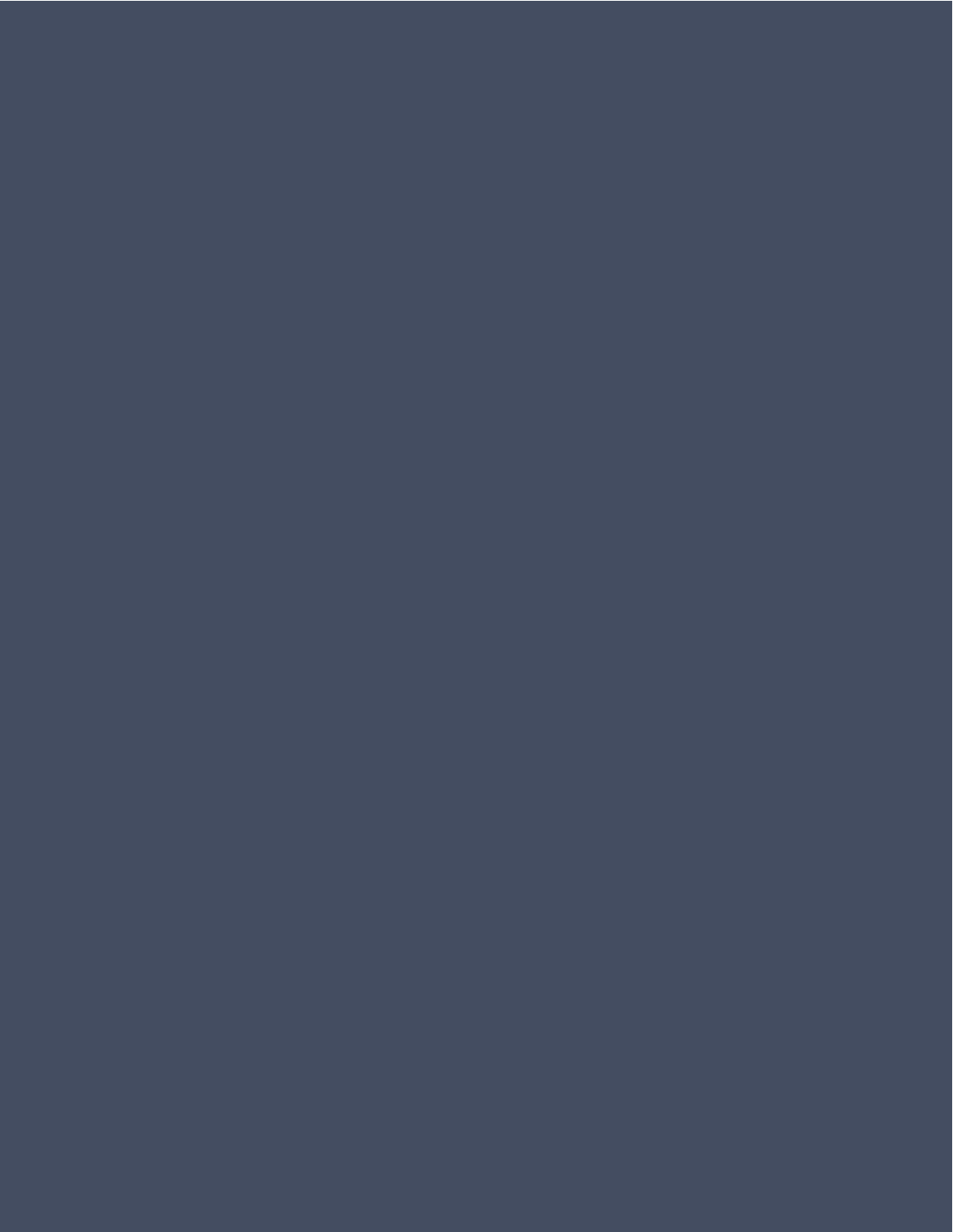# Acknowledgements

Aquatic plants are a valuable part of aquatic ecosystems providing cover, habitat, and food for many species of fish and aquatic wildlife. However, noxious and invasive aquatic plants can harm water quality, impair fish populations, and interfere with navigation and recreation. Noxious aquatic plant species can form dense growth that can pose safety problems for swimmers and boaters, as well as degrading wildlife habitat by competing with native species and changing the balance of the ecosystem. Aquatic p<br>
Aquatic p<br>
pecies of fish<br>
mpair fish pop<br>
orm dense gro<br>
This docu exies of fish and aquatic willdlice. However, monious and invosive aquatic plant species contains and interfere with navigation and recreation. Noxious aquatic plant species contains growth that can pose safety problems fo

This document is intended to assist and guide individuals in meeting the requirements of state laws and rules.

Principal Authors from MA DEP: Lealdon Langley; Lisa Rhodes; and Michael Stroman

This document was made possible by the knowledge and expertise of the following individuals in MA DEP: Joseph Cerutti; Greg DeCesare; Rick Dunn; David Foulis; Andrew Gottlieb; Brian Harrington; Richard Lehan, Esq.; Thomas Maguire; Mark Mattson; Robert McCollum; Rick McVoy; Arleen O'Donnell; and Marielle Stone

Page Layout and Document Design: Sandy Rabb, MA DEP

DEP would also like to thank the following individuals for sharing their thoughts and expertise in the development of this guidance:

Ken Wagner, ENSR Anne Monnelly, MA Department of Conservation and Recreation Mike Gildesgame, MA Department of Conservation and Recreation

 *Printable copies of this document can be downloaded and printed from the following DEP Web site; http://mass.gov/dep/brp/ww/wwpubs.htm. This information is also available in alternative formats by contacting the ADA coordinator at 617/574-6872.*



Program Applicability BRP/ Wetlands and Waterways

Approved by Cynthia Giles, Assistant Commissioner, Bureau of Resource Protection

Supersedes Policy/SOP/Guideline *Wetlands Protection Program Interim Technical Guidance 90-TG1: Review of Lake and Pond Drawdown Projects for Aquatic Plant Control under 10.53(4); Western Region Technical Advisory # WE03-06 (revised April 10, 2003)*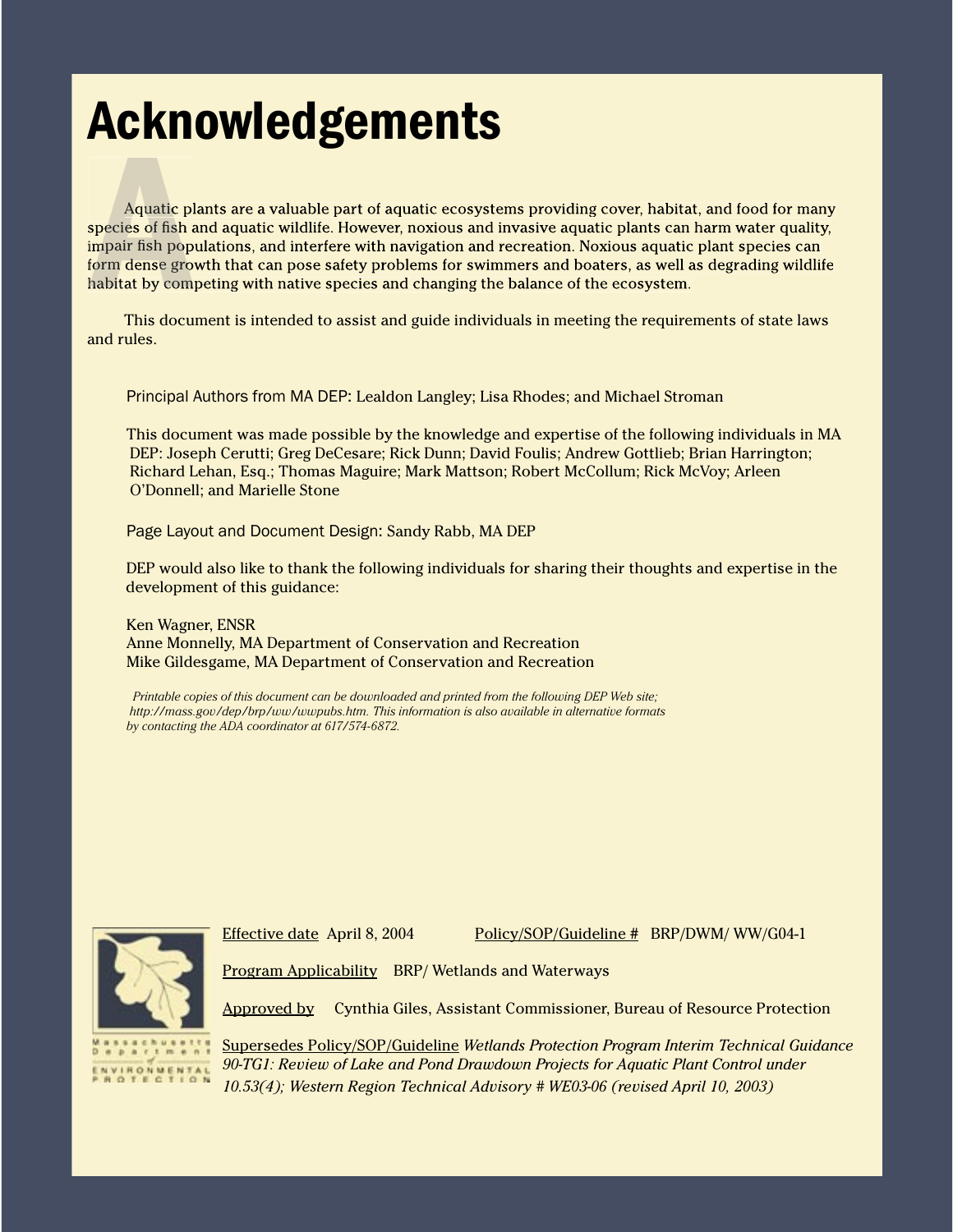# <span id="page-3-0"></span>**[C](#page-5-0)ontents**

| I. Purpose                                                                                                                           | 1              |
|--------------------------------------------------------------------------------------------------------------------------------------|----------------|
| II. Applicability                                                                                                                    | 1              |
| III. Discussion                                                                                                                      | $\overline{2}$ |
| IV. Information Required to Evaluate Impacts for All Projects<br>D. Rare Species and Other Critical Resources ____________________ 4 | $\overline{3}$ |
| V. Additional Information Required for Drawdown Projects<br>F. Flood Control and Storm Damage Prevention _______________ 8           | 6              |
| VI. Additonal Information Required for Herbicide/Algicide Projects                                                                   | 8              |

PAGE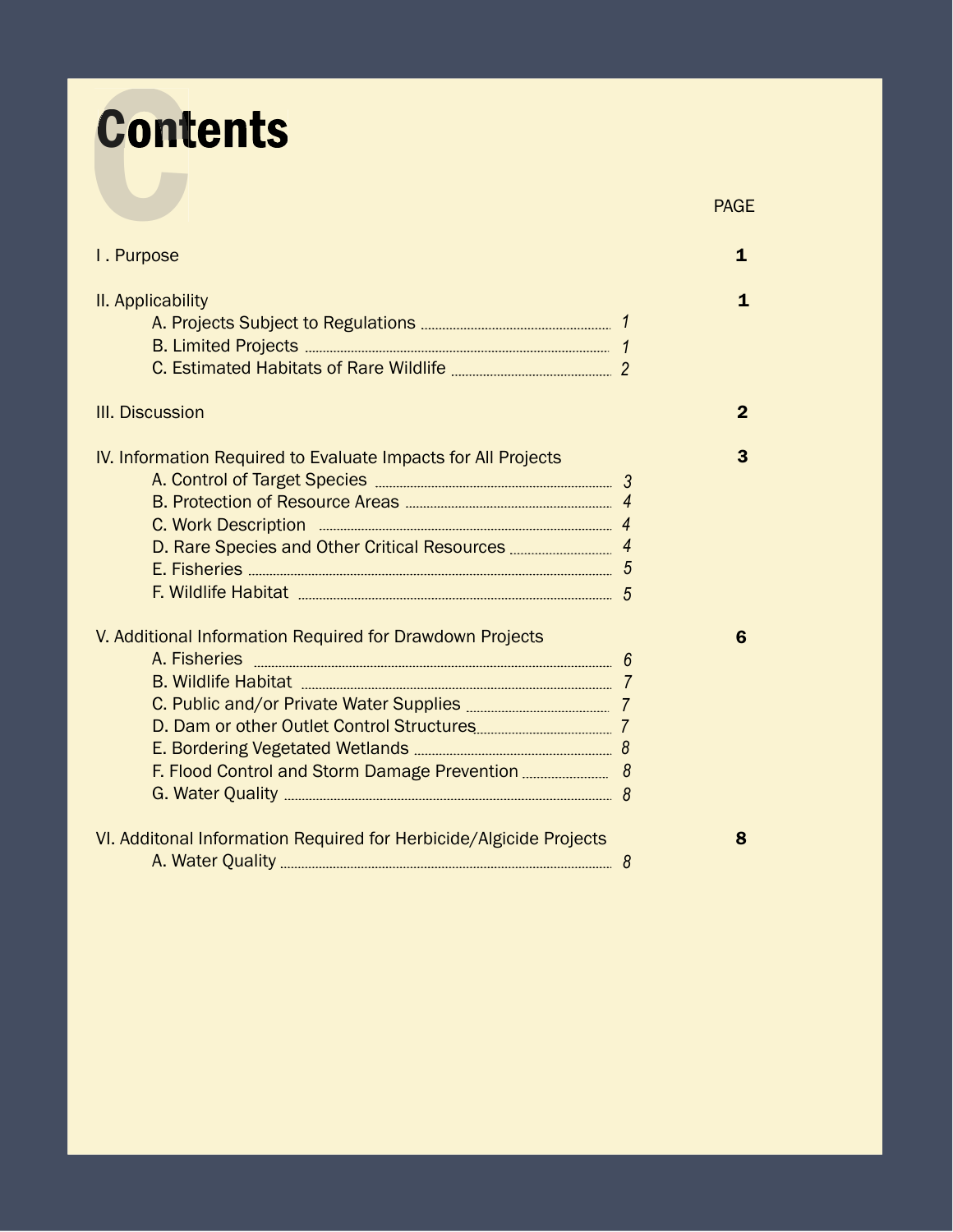# <span id="page-4-0"></span>**Contents**

|          | 10                             |
|----------|--------------------------------|
|          | 10                             |
|          | 10                             |
| 11<br>11 | 11                             |
|          |                                |
|          | $\mathbf{III}$<br>$\mathsf{V}$ |
|          |                                |

PAGE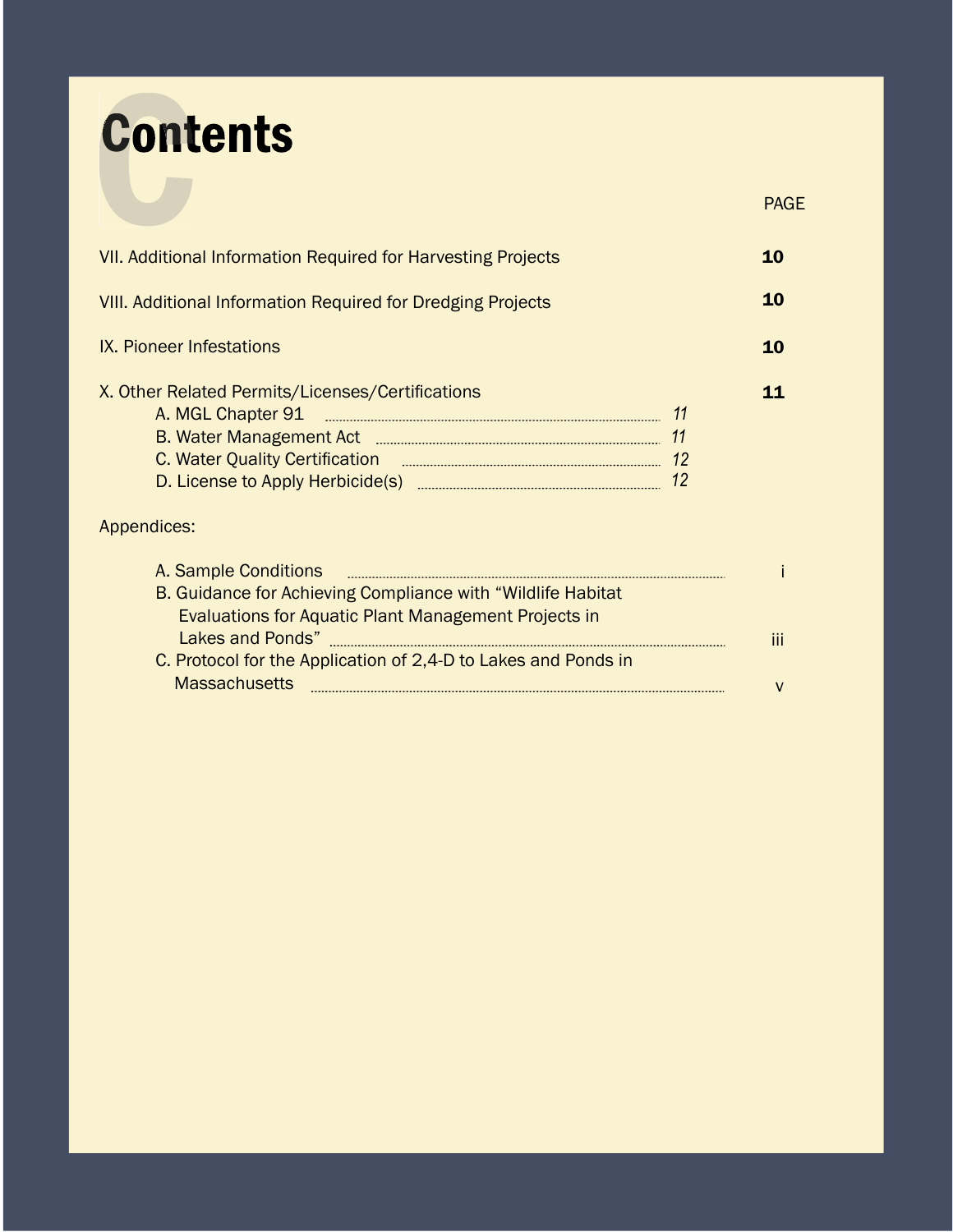## <span id="page-5-0"></span>[I. Purpose and/or Summary](#page-3-0)

The purpose of this document is to provide guidance for the issuing authority (the Conservation Commission or the Department of Environmental Protection - the "Department") in the review of aquatic plant management projects proposed to control abundance and distribution of aquatic vegetation under the Wetlands Protection Act Regulations (the "Regulations"). For the purposes of this guidance, "aquatic plants" refers to plants having the four commonly recognized growth forms of aquatic plants: floating unattached, floating attached, submerged and emergent. Reference to aquatic plants in this guidance shall also include algae. This guidance is applicable to waterbodies defined as lakes and ponds in the Regulations [\(310 CMR 10.04\)](http://mass.gov/dep/brp/ww/files/310cmr10.pdf) and not to rivers  $(310 \text{ CMR } 10.58(2)(a)(1)(e))$ . Additional technical information on all lake management methods is provided in the Final Generic Environmental Impact Report on Eutrophication and Aquatic Plant Management (FGEIR), scheduled for publication in April 2004 by the Department of Conservation and Recreation (DCR) in cooperation with DEP. When the FGEIR is published, a link will be provided on DEP's website, [http://mass.gov/](http://www.mass.gov/dep/brp/ww/wwpubs.htm) [dep/brp/ww/wwpubs.htm a](http://www.mass.gov/dep/brp/ww/wwpubs.htm)nd on DCR's website, [http://mass.gov/dem/programs/](http://www.state.ma.us/dem/programs/lakepond/lakepond.htm) lakepond/lakepond.htm.

## [II. Applicability](#page-3-0)

#### A. Projects Subject to the Regulations

Aquatic plant management projects in lakes and ponds are subject to the jurisdiction of the Wetlands Protection Act (the "Act"), MGL Ch. 131, § 40 and the associated regulations in 310 CMR 10.00 (http://mass.gov/dep/brp/ ww/regs.htm). Projects must comply with the general performance standards established for each applicable resource area in the regulations (i.e. 310 CMR 10.54, 10.55, 10.56, 10.57) unless the project is "limited" (310 CMR 10.53(4) or 310 CMR 10.53(3)(l)). If wildlife habitat thresholds described in the general performance standards are exceeded, the requirements of 310 CMR 10.60 for wildlife habitat must be met (e.g. a

wildlife habitat evaluation shall be performed). No project may be permitted which will have any adverse effect on specified habitat sites of rare vertebrate or invertebrate species (310 CMR 10.59).

#### **B. Limited Projects**

## *[310 CMR 10.53\(4\) - Improve the Natural](http://mass.gov/dep/brp/ww/files/310cmr10.pdf#page=70)  Capacity of a Resource Area*

Applicants proposing a limited project under 310 CMR 10.53(4) must demonstrate that the project will improve the natural capacity of a resource area(s) to protect some or all of the interests of the Wetlands Protection Act (WPA). To meet this test, a project must improve the natural ability of a resource area to protect public or private water supply, ground water, fisheries, wildlife habitat, or to provide flood control, storm damage prevention, and/or to prevent pollution. Although a project does not need to improve the natural capacity of the resource area to protect all of the interests of the act, it must improve at least one interest and it should minimize the adverse affect on the interests that are not targeted for improvement. Projects that would usually qualify as limited projects under 10.53(4) include projects proposed primarily for the enhancement of fisheries habitat, projects to address eutrophication, or those that would increase dissolved oxygen or improve overall water quality in a water body. By the language of the limited project regulation, proposed projects involving removal of aquatic nuisance vegetation must demonstrate that the vegetation is a "nuisance" to the interests of the act. Non-indigenous invasive plant species constitute nuisance vegetation. However,

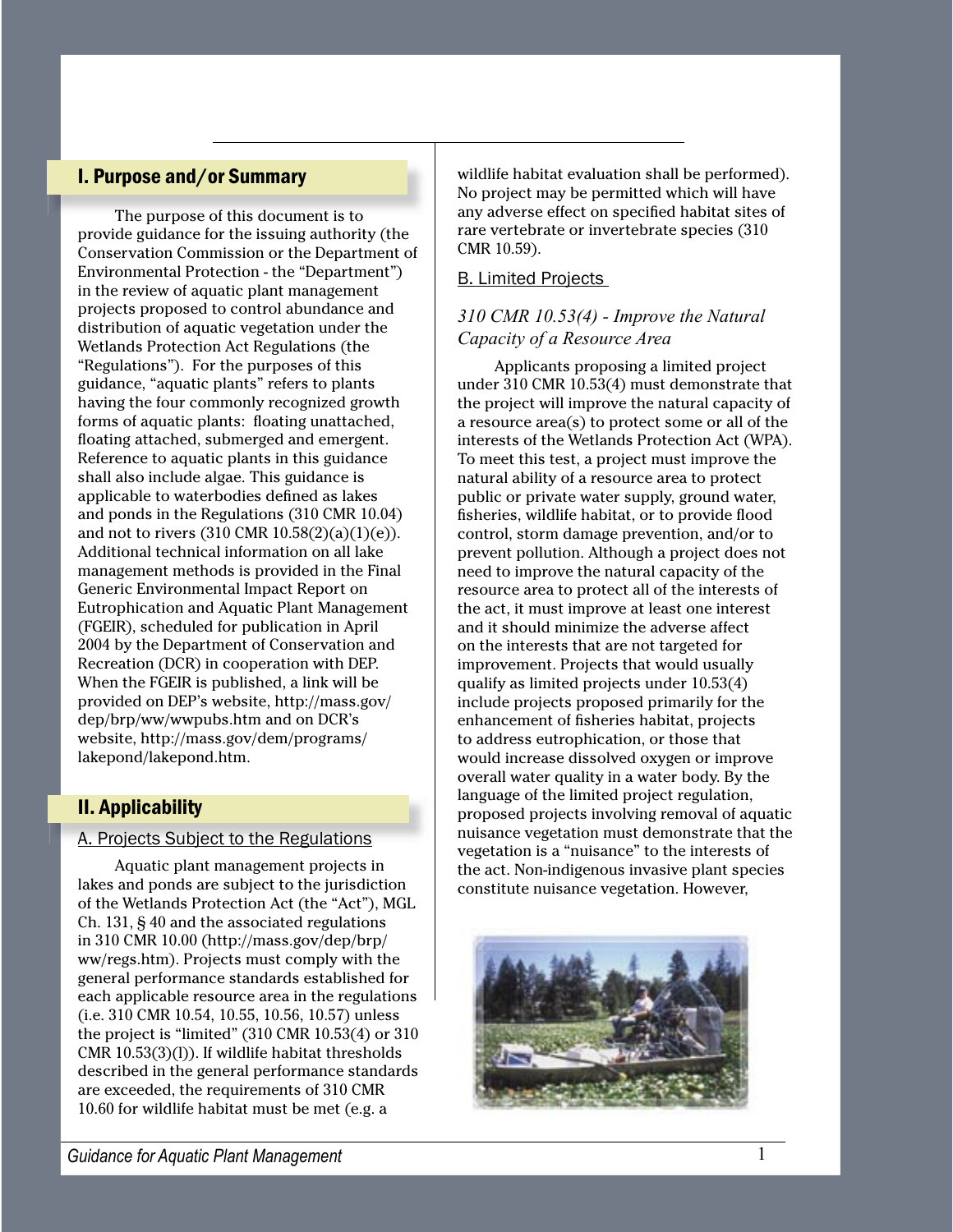<span id="page-6-0"></span>significant increases in indigenous plant species, if strongly linked to human activities, may also be considered.

Projects proposing aquatic plant management to improve the natural ability of a resource area to provide recreation, aesthetics, odor reduction, or other similar interests do not qualify under 310 CMR 10.53(4) because those interests are not protected by the WPA regulations. These projects would need to meet other applicable, relevant general performance standards.

*[310 CMR 10.53\(3\)\(l\) - Water Dependent Uses](http://mass.gov/dep/brp/ww/files/310cmr10.pdf#page=71)*

 $310$  CMR 10.53 (3) (1) applies only to a few cases where the work is confined to isolated areas and lower impact projects. Water dependent uses are defined in 310 CMR 10.04 and include those uses and facilities that "require direct access to, or location in, marine, tidal, or inland waters and which therefore cannot be located away from said waters." Examples of water dependent uses and facilities are provided in 10.04 and include, but are not limited to, marinas and public recreational uses. Water dependent uses include any other uses and facilities as may be further defined as water dependent in 310 CMR 9.12 (i.e., Chapter 91 Waterways Regulations). Aquatic plant management projects may be considered accessory  $(310 \text{ CMR } 9.12(3))$  to a water dependent use if they are necessary to accommodate a principal water dependent use. Normally, projects qualifying as water dependent uses would be confined to isolated areas associated with facilities and uses at specific points around the lake. All "water dependent uses" (e.g. marinas, public recreational uses, navigational and commercial fishing and boating facilities) that qualify for this limited project must meet all the requirements of 310 CMR  $10.53(3)(l)$ . [www.mass.gov/dep/brp/ww/files/ 310cmr10.pdf#page=64]

#### C. Estimated Habitats of Rare Wildlife

All projects within estimated habitat that is indicated on the most recent Estimated Habitat Map of State-Listed Rare Wetlands Wildlife published by the Massachusetts Natural Heritage Program (MNHESP) require a determination by the issuing authority of whether or not a proposed project will have an adverse effect on rare species

habitat. A copy of the Notice of Intent must be sent to MNHESP no later than the date the application is filed with the issuing authority.  $A$ written opinion of MNHESP on whether or not a proposed project will have such an adverse effect shall be presumed to be correct by the issuing authority, unless overcome upon a clear showing to the contrary. This determination is made by MNHESP after considering a variety of factors including time of year, existing data, and characteristics of the site. No project, including those that qualify under 310CMR 10.53(4) or 10.53(3)(1), may be permitted if it will have any short or long-term adverse impact on the estimated habitat of rare vertebrate or invertebrate species as identified by procedures established under 310 CMR 10.59. This standard is intentionally stringent in order to protect the Commonwealth's most vulnerable species.

## [III. Discussion](#page-3-0)

Many in-lake management proposals to control aquatic plant growth associated with nutrient and sedimentation loading, involve short-term strategies with short-term effectiveness. Such strategies require repeated implementation that may result in undesirable secondary wetland and water quality impacts. To minimize these undesirable impacts, applicants (especially those with responsibility for the entire lake such as municipalities or lake associations) are strongly encouraged to develop and implement follow-up best management practices that will promote longterm nutrient and sedimentation control. Such actions should be prioritized in areas where a waterbody has been listed on the state 303(d) list as being impaired from excess nutrients, where a Total Maximum Daily Load (TMDL) is required<sup>1</sup> as a result of excessive nutrients, when State Revolving Funds, Non-point Source (319) or other grants from, or administered by, the State

*<sup>1</sup> Many hundreds of lakes are listed under Section 303(d) of the Federal Clean Water Act that requires states to identify those water bodies that are not expected to meet surface water quality standards after the implementation of technology-based controls and as such, require the development of total maximum daily loads (TMDL). Further information can be obtained at the Department's web site http://www.state.ma.us/dep/brp/wm/tmdls.htm.*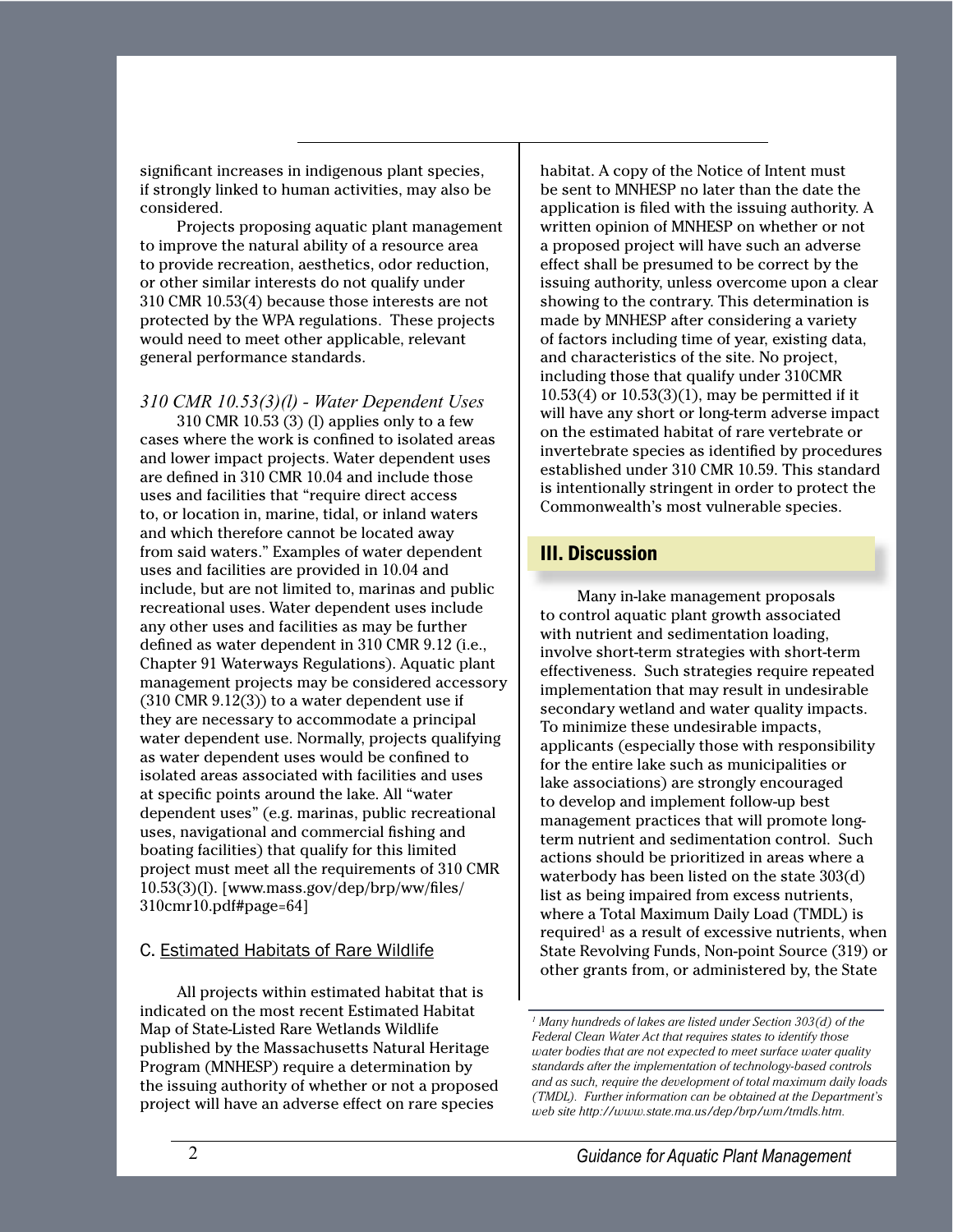<span id="page-7-0"></span>are available. When one or more of the following conditions exist in close proximity to the lake, watersheds are likely to be contributing high pollutant loads to lakes:

> 1) unsewered areas with older septic systems;

2) areas with evidence of erosion, including eroded gullies serving as sources of sediment which wash into the lake;

3) agricultural areas;

4) residential areas with landscaping and lawn care activities; and

5) stormwater discharges.

Best management practices (BMPs) to address pollutant loads contributed by the watershed should be commensurate with the size of the project and could include: working with local officials and others in the community to develop watershed management plans; educating area citizens; constructing, maintaining, and monitoring structural BMPs; upgrading septic systems and other wastewater treatment facilities; employing erosion control measures; and/or implementing local lake protection bylaws. Conservation Commissions should recognize that some contributions of pollutants and nutrients might be coming from sources such as stormwater control structures, streets and wastewater treatment facilities that are beyond the ability of the applicant to control. Appendix A includes conditions that Conservation Commissions may use when developing Orders of Conditions. Condition #9 in Appendix A provides guidance on surveying a lake watershed and preparing an action plan to identify appropriate best management practices.



It is important to note that mitigation measures are likely to be more effective on plants that get their nutrients from the water column (e.g., algae and non-rooted vascular plants) than on plants that get their nutrients from the sediment (e.g., most but not all rooted plants). It is anticipated that the measures implemented to control nutrient and sedimentation loading will have cumulative and long-term benefits (e.g. > 10 years or greater) on the overall health of the lake, but those benefits may not be visible in the short term. The benefits are likely to result from slowing of sedimentation and nutrient input rather than its elimination. Therefore, Commissions should avoid linking the implementation of lake management nutrient and sedimentation controls to short-term observable results in the lake.

# [IV. Information Required to Evaluate](#page-3-0)  Impacts for ALL Projects

Sufficient information to evaluate the environmental impacts to wetland resource areas should be submitted with the Notice of Intent (NOI) for the project. More or less information may be required depending on the scale of the project and the magnitude of its impacts. For example, a project involving harvesting in a small area of a pond, such as a cove, may not warrant delineation of resource areas around the entire pond, but, rather, only those in the immediate vicinity. The information detailed below should be presented in a NOI in order for the issuing authority to determine whether the proposed project would protect the interests of the Act. Aquatic weed control projects may qualify as "limited projects" under the Wetland Regulations (See Section II. B.).

#### A. Control of Target Species

1. A map showing the distribution and density of target and non-target plants and all inlets and outlets to the water body, including any control structures. Provide an overall plan of adequate scale, size and detail to accurately and completely describe the site and proposed work to be performed.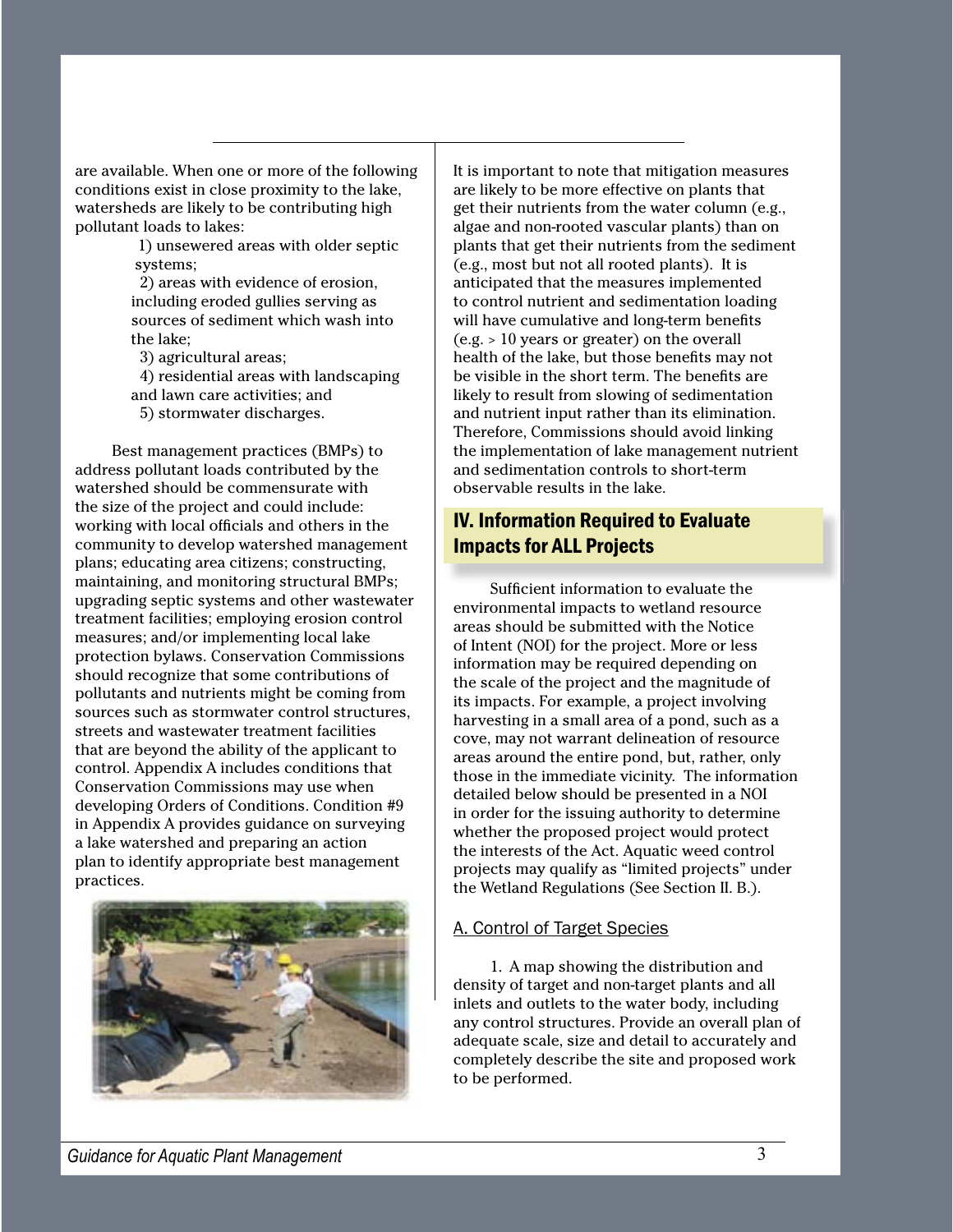2. Discuss factors that make it conducive for target species to propagate in the lake/pond, including whether plants spread to the lake by boats from other lakes; nutrient contribution from septic systems, stormwater or other sources; whether nutrient loading from the flooding of nutrient rich soils near shallow impoundments is contributing to the problem. Any factors that may significantly affect long-term management success should be addressed.

3. Develop a pre- and post-management monitoring program to identify new growth of target species in early stages. Strategies to address new growth should be considered and implemented (e.g. harvesting, benthic barriers). Ongoing monitoring of water quality (e.g., dissolved oxygen and temperature at various strata in the lake, nutrient levels, water clarity) as well as visual inspection for invasive species will assist in the development of long-term management plans and provide the basis for management strategies that will maintain overall health of the lake ecosystem. Information on DCR's Weed Watcher Program is a resource for training and monitoring efforts and can be found at [http://mass.gov/dem/programs/](http://mass.gov/dem/programs/lakepond/lakepond.htm) lakepond/lakepond.htm.

4. Applicants should describe any efforts proposed for long-term management of the lake and how they will move away from exclusive use of short-term management methods (*See Section III-Discussion*).

#### B. Protection of Resource Areas

1. Identify all affected wetland resource areas and quantify proposed impacts. If no direct impacts are proposed to adjacent resource areas (e.g., herbicides and drawdowns), and in most cases when proposing treatment of expansive areas (e.g., drawdowns), resource areas may be delineated using DEP Orthophoto Wetland

Maps that are available from MassGIS (http: [//www.state.ma.us/mgis/\),](http://mass.gov/mgis/) local Conservation Commissions, and/or DEP (if not available, National

Wetland Inventory maps may be used) rather than using full Bordering Vegetated Wetlands (BVW) delineation procedures.

2. Include a discussion of how the project will protect the interests of the Act, including public and private water supplies and groundwater. This discussion should demonstrate an understanding of the area surrounding the lake in which the activity is proposed. This discussion should also include an analysis of alternative strategies and whether they would avoid or minimize impacts to the resource areas.

#### C. Work Description

1. Provide a site-specific work description and plan, including details of treatment methodologies and a full description of impacts to resources such as vegetation to be removed, non-target plant and fisheries species, etc., that reflect the actual, as opposed to generic, site conditions. If harvesting is proposed, the ultimate disposal location of the vegetative spoils should be disclosed and should be outside of wetland resource areas or buffer zones.

2. Provide details of erosion controls, site access, staging areas, timetables for work and/or application of chemicals, name of supervisor or person on call who takes responsibility for work, and any other important construction considerations that might result in a resource

area impact.

## D. Rare Species and Other Critical Resources

1. Identify specific estimated habitat as indicated on the most recent Estimated Habitat Map of State-Listed Rare Wetlands Wildlife (if any) published by the Natural Heritage and Endangered [Species Program \(NHESP\).](http://www.state.ma.us/dfwele/dfw/nhesp/nhesp.htm) 

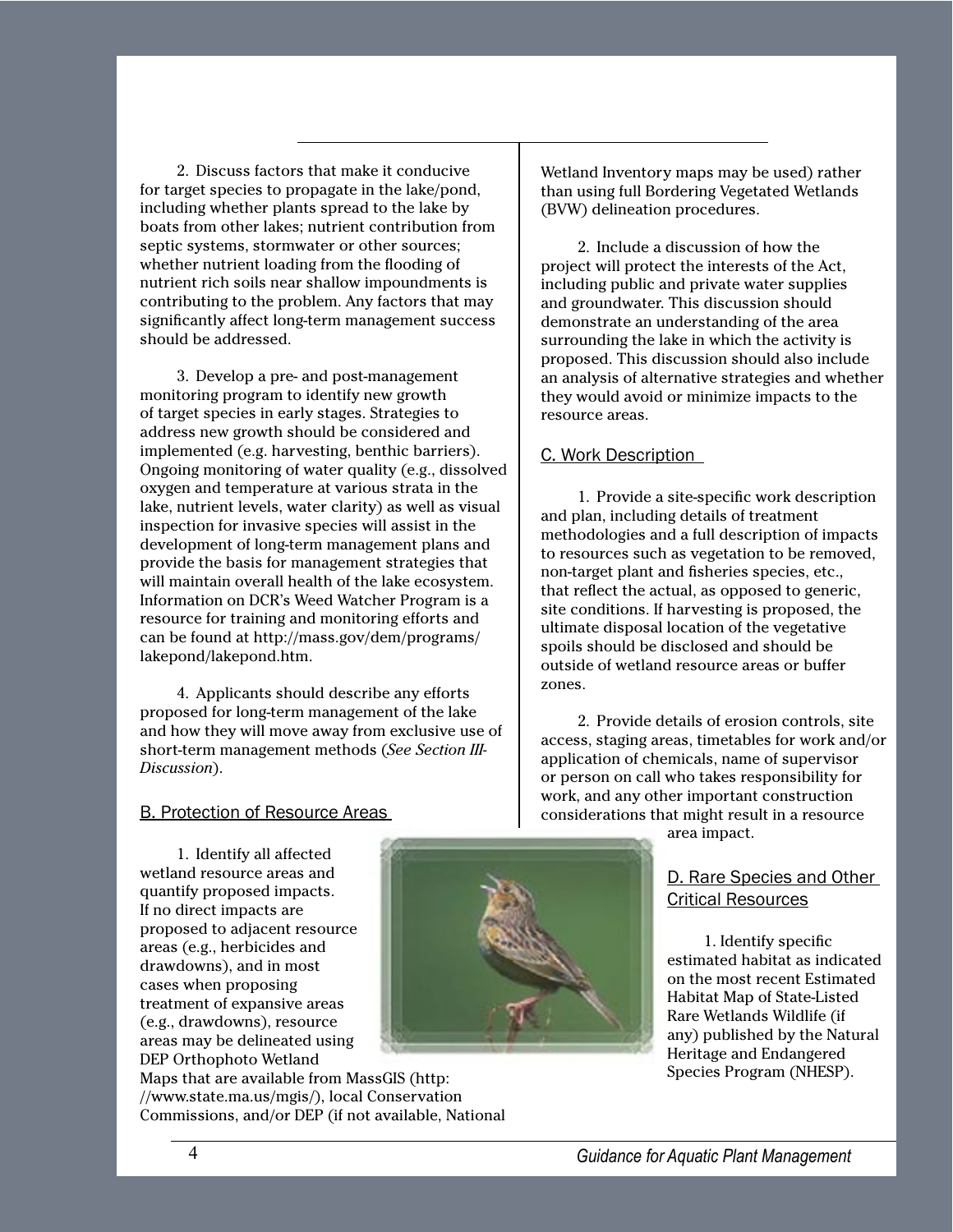2. If the activity proposed is located within an estimated habitat, the project proponent must follow the procedures detailed in 310 CMR 10.59 and document by a letter from the NHESP the absence of rare wildlife species habitat or that a project will not adversely affect the habitat if present in the project area (310 CMR 10.59).

3. Identify any Outstanding Resource Water (ORW) as defined by [314 CMR 9.00 \(](http://www.mass.gov/dep/bwp/iww/files/314009.pdf)e.g. public water supplies and their tributaries, vernal pools). See the discussion on Water Quality Certification at Section X.

4. Activities conducted by water suppliers in public water supplies that involve "maintaining, repairing or replacing, but not substantially changing or enlarging, an existing and lawfully located structure or facility used in the service of the public and used to provide …water…" are exempt from the provisions of the Act and its regulations.<sup>2</sup> However, impacts to adjacent or downstream wetland resource areas may result from activities conducted by water purveyors that may be subject to the Act (e.g. sedimentation of downstream resource areas). Therefore, it is recommended that water suppliers inform Conservation Commissions of these activities prior to their commencement. If an applicant other than the water supplier proposes an aquatic plant management project within a public water supply or tributary, notice should be given to the water supplier prior to filing a NOI with the Conservation Commission.

#### E. Fisheries

1. Identify fisheries present in the project area; describe how the existing aquatic vegetation serves as fish habitat in terms of breeding habitat, food resources, and escape cover; indicate if the lake/pond is stocked; and ensure that any impact to existing fisheries habitat is minimized, and if possible, that the fishery will be enhanced.

2. Discuss the positive and negative impacts of the project on the fisheries. When possible, lake management activities should be planned to avoid the spawning and stocking period for indigenous fish. Fish spawning generally occurs in the spring or fall. Some common Massachusetts fish species and their spawning seasons are listed in the FGEIR. Some lake management techniques can result in fish kills, significant modification of benthic habitat, impact cold-water fisheries, or may need approval (*see Drawdown, Section V*) from the [Department of Fish and Game \(DFG\).](http://www.state.ma.us/dfwele/dpt_toc.htm)  While all techniques have the potential to have adverse effects on fisheries, the selected treatment technique should balance short-term adverse effect on fisheries against the longterm improvements to the lake. The FGEIR and DFG can provide guidance about the potential effects of fisheries on specific techniques.

3. Discuss how fisheries habitat will be protected (e.g. preservation of high quality aquatic beds, create more edge effect, improved balance in ratio of forage fish to game fish).

#### F. Wildlife Habitat

1. The Department presumes that nonindigenous aquatic plants within lakes ponds are not "significant to the protection of wildlife habitat", either in whole or as a component of a larger plant community.<sup>3</sup> As such, the control or elimination of non-indigenous aquatic hydrophytes within lakes or ponds will not exceed any threshold established at 310 CMR 10.56(4)(a) 4 or 310 CMR 10.60, providing that work is designed and carried out using the best practical measures (BMPs). The BMPs should include measures to control the following: erosion, suspension or transport of pollutants,

*<sup>2</sup> Note that reservoirs are considered "structures".*

*<sup>3</sup> Non-indigenous (native) aquatic plants in Massachusetts include, but are not limited to: fanwort (Cabomba caroliniana), Brazilian water-weed (Egeria densa),Eurasian water milfoil (Myriophyllum spicatum), lesser naiad (Najas minor), curly pondweed (Potamogeton crispus), and waterchestnut (Trapa natans). See Figures 1-10, 1-11, and 1-12 of the Final GEIR published in 2004.*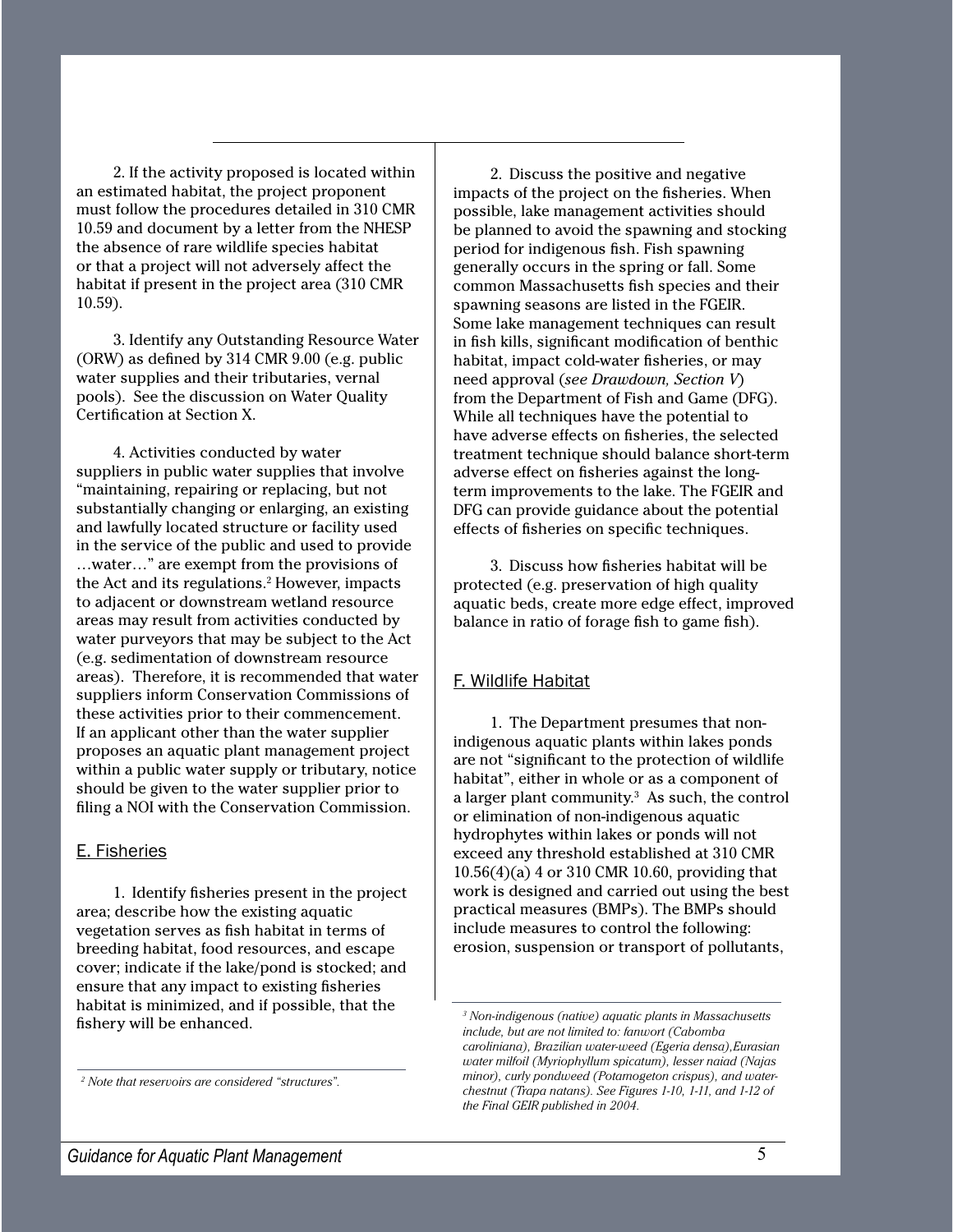<span id="page-10-0"></span>increases to turbidity, the smothering of bottom organisms, the accumulation of pollutants by organisms, and the destruction of fisheries habitat.

2. If required by performance standards for individual resource areas (e.g. land under water, bordering land subject to flooding), applicants should discuss the potential impacts on wildlife habitat and the issuing authority may condition the project to protect wildlife as described in the regulations at 310 CMR 10.60. For projects that exceed the threshold established for work in LUW at 310 CMR 10.56(4)(a) 4, See Appendix B: *Guidance for Achieving Compliance with "Wildlife Habitat Evaluations" (310 CMR 10.60) for Aquatic Plant Management Projects in Lakes and Ponds.*

3. The elimination or reduction in population of non-indigenous aquatic plants within lakes or ponds may promote an increase in indigenous plant and animal diversity and/or edge effect habitat. This change is likely to improve wildlife habitat and serve as restoration per 310 CMR 10.60.

# [V. Additional Information Required for](#page-4-0)  DRAWDOWN Projects

Drawdown duration must be temporary (i.e., not permanent) and no longer than the minimum time necessary to accomplish aquatic nuisance plant control. Certain plant species may decrease, increase or have a variable response to drawdown and those factors should be considered. Although many drawdowns are annual treatments, periodic review of dam safety and wildlife/fisheries habitat should be conducted through regular monitoring.

Parties responsible for lake drawdown projects, including those that have been historically and systematically conducted pre-1983, should file for and receive an Order of Conditions for up to 5 years in accordance with 310 CMR 10.05 (6) (d), as long as the drawdown procedures (including water levels and timing) remain the same within that timeframe (with regular monitoring as described in the preceding paragraph).

### A. Fisheries

1. The DFG should be consulted for potential fisheries impacts prior to filing the NOI (See www.state.ma.us/dfwele/dfw). The project proponent should comply with guidelines from DFG detailed in Section 4.2.6.3. of the FGEIR to the maximum extent feasible and provide evidence of such coordination in the NOI.

2. Lake drawdown has the potential to decrease the level of dissolved oxygen in the water column and can result in fish kills. During coordination with DFG, the project proponent should provide an estimate of the total area and depth zones to be dewatered, and should verify the presence of a deep-water pool or other refuge areas with sufficient dissolved oxygen levels to prevent fish kills.

3. It is advisable to commence lake drawdown between November 1 and December 1 and complete lake refill no later than April 1 to minimize impacts to fish spawning and other non-target organisms that may have water level requirements for reproduction. 4 Also, placement of temporary check dams upstream of the lake may inhibit access of fish to spawning areas in tributary streams. Applicants should avoid drawdowns in any tributaries in which Atlantic salmon restoration efforts are being conducted during October and November since it may cause siltation of spawning beds downstream (Contact the DFG to identify such tributaries). During drought conditions, refill should begin earlier to ensure adequate water for spring fish spawning (such as pickerel). Anticipated dates for the commencement and duration of drawdown as well as duration and completion of refill should be provided.

4. Estimated upstream and downstream flow rates during drawdown and refill should be provided to ensure sufficient flow rates at all times to maintain fisheries. During drawdown, downstream flow rates should be equal to flow rates expected under normal conditions,

*4 See FGEIR, Section 4.2.6.3*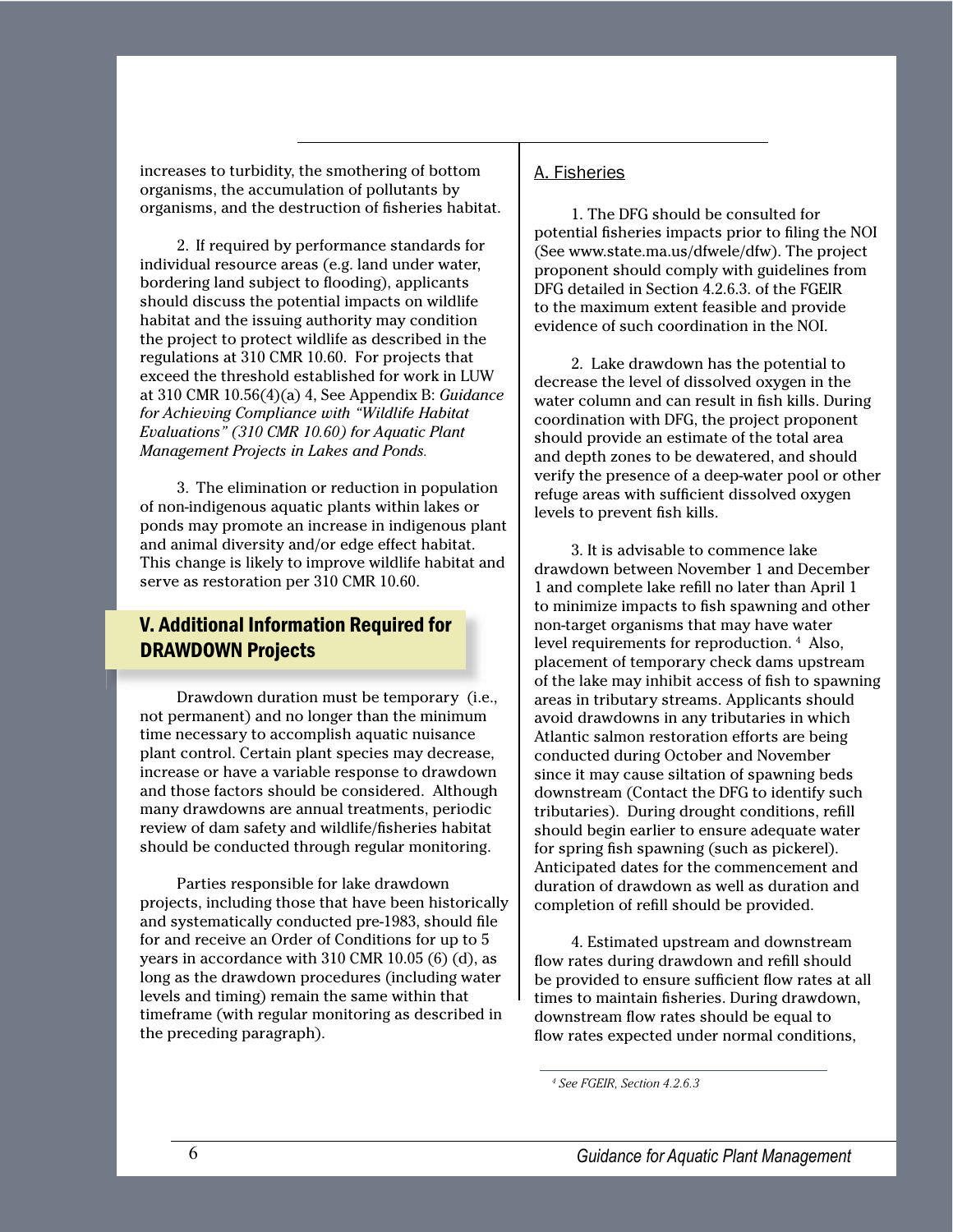since changes in stream flow can impact fish populations (different species habitats are dictated by depth, current velocity and area, and stability of flow). To protect fisheries resources, the DFG recommends that the drawdown rate not exceed 4 cubic feet per second per square mile of drainage area (cfsm), as measured at the outlet structure, or not exceed three inches of lake elevation change per day, whichever

results in the lower downstream flow rate. This drawdown rate and the time of year guidance provided in *Section B - Wildlife Habitat (below)* are general guidance that would apply to many water bodies. However, because some lakes will require higher flow rates or longer drawdown periods due to lake volume, drawdown conditions exceeding those recommended in these paragraphs should be weighed against potential impacts to fisheries or wildlife on a caseby-case basis. Once the drawdown level has been achieved, lake outflow must equal lake inflow for the duration of the drawdown.

During the lake refill period, DFG recommends that 0.5 cfsm be maintained at the outflow. While this flow rate is considered optimal for all life stages of fish, the flow rate which occurs at a specific location is dependent on the watershed size, geology and stream regulation devices such as dams and outlet structures, and should be determined by flow sampling prior to the initiation of the project, or by consultation of stream gage records in the area. Stream flow may be estimated by using the United States Geological Survey's StreamStats program. 5

Applicants should propose a contingency strategy ( such as adjusting outlet structures) to maintain downstream flow in the event of drought conditions.

#### B. Wildlife Habitat

The project proponent should include a discussion on how impacts to wildlife habitat will be minimized by coordinating the timing of the drawdown versus the presence of amphibian eggs, and the start of hibernation or brumation periods and any reductions in



emergent vegetation preferred by wildlife species. Amphibians, reptiles, and other aquatic organisms need to be able to move to deeper water before ice formation and substrate freezing. Aquatic mammals need to locate alternate lodge sites, and beavers need to relocate food caches before ice formation. Therefore, the completion of the drawdown should, whenever possible, be accomplished by December 1. For most amphibians in Massachusetts, the primary reproductive period occurs between March and the end of August with

the greatest percentage of hatching and transformation occurring by mid-July. Gradual reduction in water levels over a two to threeweek period (i.e. November 1 to December 1) is important to allow for adjustment to the new water level by wildlife.

#### C. Public and/or Private Water Supplies

1. The Applicant should determine the presence of shallow wells or water supply intakes, the operation of which could be impaired during a drawdown.

2. The Applicant should describe mitigation to be provided if adverse impacts to water supplies cannot be avoided.

#### D. Dam or Other Outlet Control Structures

1. The applicant should describe what type of structure is to be used to accomplish the drawdown.

*<sup>5</sup> The USGS StreamStats Interface help page which contains a tutorial before the user can open Streamstats is:http: [//ststdmamrl.er.usgs.gov/streamstats/. T](http://ststdmamrl.er.usgs.gov/streamstats/)he expert page link to Streamstats which skips the tutorial is: http:// [ststdmamrl.er.usgs.gov/streamstats/expert.htm.](http://ststdmamrl.er.usgs.gov/streamstats/expert.htm) You may access an interactive map of Massachusetts depicting each continuous stream gage at: [http://water.usgs.gov/cgi](http://water.usgs.gov/cgi-bin/daily_flow?ma)bin/daily\_flow?ma or an electronic text list of continuous stream gages at [http://waterdata.usgs.gov/ma/nwis/](http://waterdata.usgs.gov/ma/nwis/current?type=flow) current?type=flow.*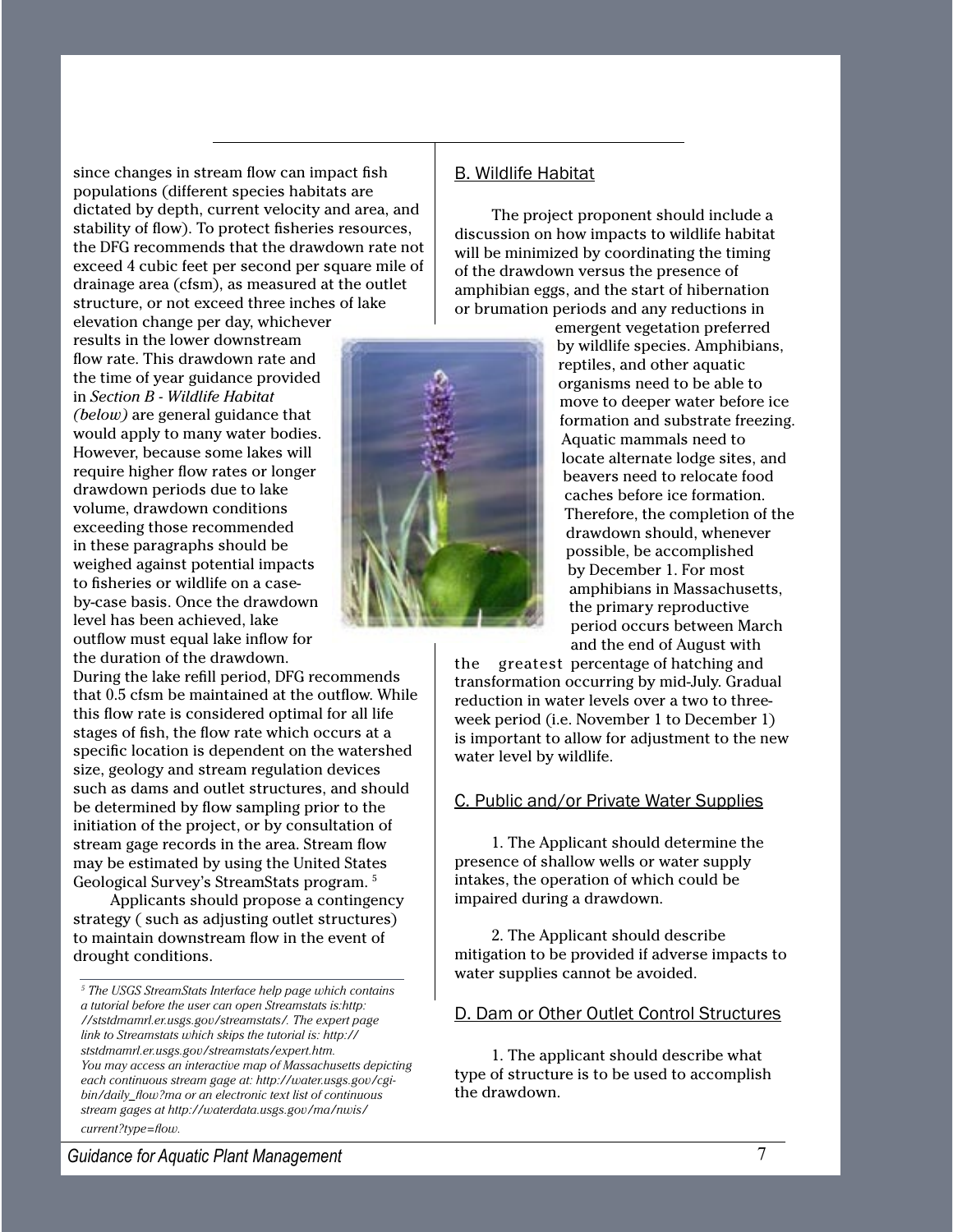<span id="page-12-0"></span>2. The Applicant should document the rate of drawdown (inches/day), duration of drawdown (*see A.3 above*), and contingency plan for closure if the structure is stuck in the open position. Note that the DCR Office of Dam Safety (DCR-ODS) recommends that in most cases, for safety purposes, drawdown rates should not exceed 6 inches/day. However, if fisheries are present, the maximum drawdown rate should not exceed those recommended by DFG as described in Section V. A. 4. The DCR-ODS also recommends that drawdowns be conducted slowly and that timeframes be minimized to avoid any structural damage to the dam. The DCR-ODS should be contacted for comment on the project and those comments should be submitted with the application.

#### E. Bordering Vegetated Wetlands (BVW)

Drawdowns Commenced after November 1 with refill completed by April 1 will contribute to the protection of bordering vegetated wetlands (BVW). Variability in this date is permissible on a case-by-case basis. However, completion of the drawdown by December 1 is recommended whenever possible since it will allow wildlife to move to deeper water, locate alternate lodge sites or relocate food caches prior to ice formation and substrate freezing *(See Section V. B.)* and will minimize impacts to fish spawning and other non-target organisms that may have water level requirements for reproduction *(See Section V. A. 3)*.

#### F. Flood Control and Storm Damage Prevention

The applicant should discuss the potential for downstream flooding and erosion during the drawdown period. Documentation of downstream flow rates and the maximum lateral extent of flooding during drawdown should be provided. Flow rates may be measured using flow meters, weir measurements, or thorough calculations. Flow rate monitoring should be conducted during drawdown, and a contingency plan should be developed prior to drawdown and implemented in the event that flow rates change during heavy precipitation events. Measures to prevent flood damage should be identified and discussed by the project proponent and implemented when

conducting the project. Any drawdown allowed should be conditioned to occur gradually and to allow for a measured reduction in water levels over a two- to three-week period to avoid sudden downstream flooding and erosion.

#### G. Water Quality

The project proponent should discuss potential impacts from the project to productivity, nutrient cycling, sediment inputs, and potential for algal blooms. Erosion and sedimentation controls, removal of accumulated sediments prior to drawdown, and other appropriate measures to minimize the potential for flushing nutrients, sediments, and other pollutants to downstream lakes and ponds also should be addressed.

# [VI. Additional Information Required for](#page-4-0)  HERBICIDE/ALGICIDE Projects

#### A. Water Quality

1. An Application to Apply Herbicide(s) to the Waters of the Commonwealth (BRP [WM 04\)](http://www.mass.gov/dep/brp/ww/wwforms.htm) must be submitted to the DEP Office of Watershed Management unless the project falls under an exception as specified on BRP WM 04 application form. This license reviews proposed chemical applications to aquatic systems (traditionally lakes and ponds) to ensure that the area is being treated utilizing currently acceptable procedures and materials, in order to maintain environmental and public health to the maximum extent possible under the circumstances. The license also serves as a record of chemicals that have been introduced to specified areas. The license grants approval to apply chemicals for the control of nuisance aquatic vegetation in accordance with authority granted to the Department by [MGL Ch. 111 § 5E.](http://www.state.ma.us/legis/laws/mgl/111-5E.htm)

Prerequisites that must be considered prior to filing for the BRP WM 04 license include:

a. Any individual who plans to use aquatic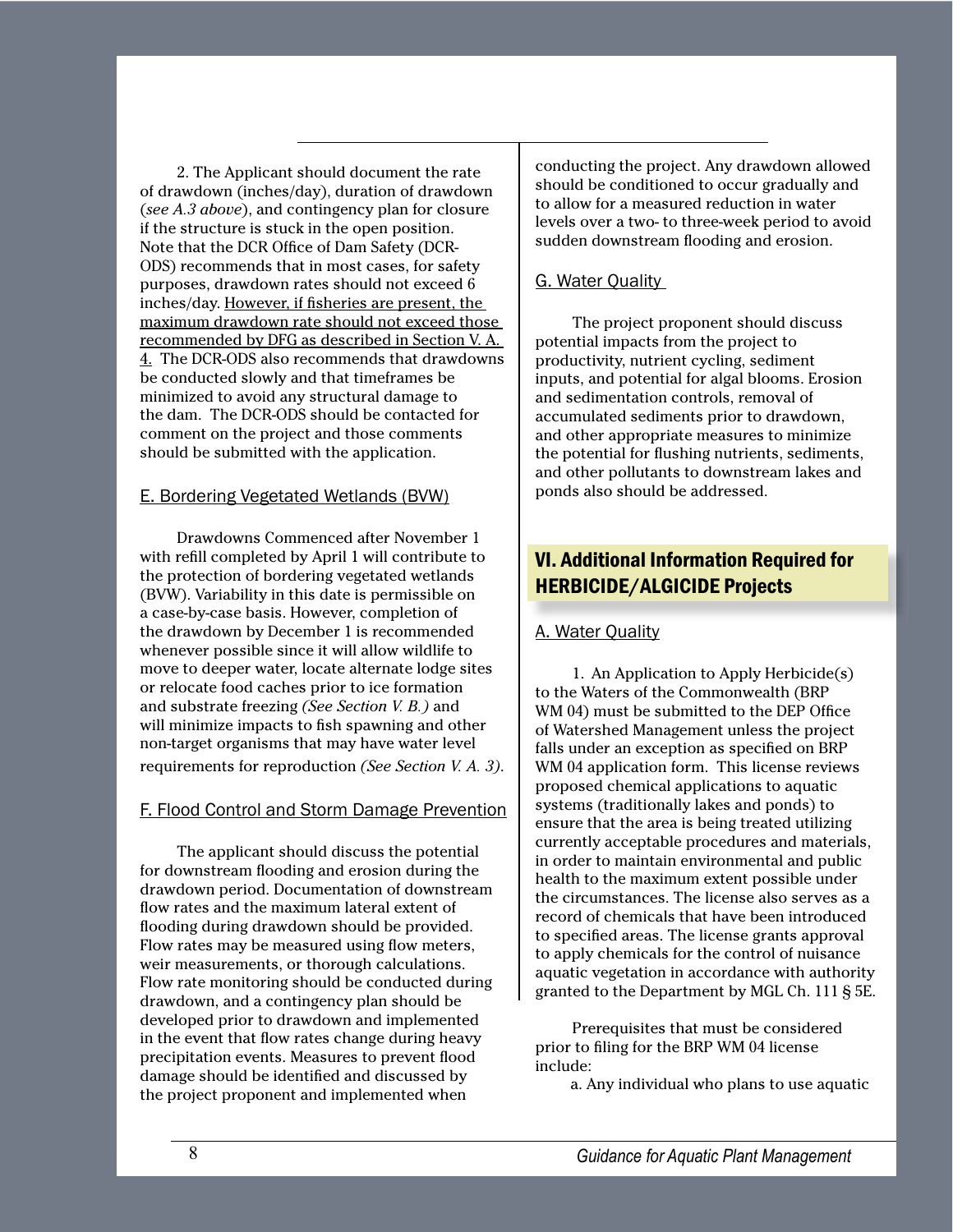herbicides in Massachusetts must be in possession of the appropriate pesticide credential issued by the Department of Agricultural Resources; 6 b. Chemicals used for treatments must be currently approved for use in the state by the Pesticide Bureau; and c. The final Order of Conditions or Negative Determination of Applicability must be obtained prior to treatment. If a copy of the BRP WM 04 license is not included in the Notice of Intent or Request for Determination, then it is recommended that a condition be included in the Order of Conditions requiring that a copy of the approved BRP WM 04 license be submitted to the Conservation Commission prior to the commencement of work.

License applications can be obtained from the DEP Web sit[e http://www.mass.gov/dep a](http://www.mass.gov/dep/brp/ww/wwforms.htm)nd must be submitted to the Division of Watershed Management, 627 Main Street, 2nd Floor, Worcester, MA 01608 at least 30 days prior to the proposed date(s) of treatment.

2. Regarding public drinking water supplies, [310 CMR 22.20B \(8\)](http://www.mass.gov/dep/brp/dws/files/310cmr22.pdf) states that "No person shall apply herbicides to any surface water body including, but not limited to, any reservoir and their tributaries, which serve as a source of public water supply without a license issued by the Department pursuant to MGL Ch. 111, § 5E. This requirement does not apply to the application of algicides containing copper by the public water system. However, the public water system shall notify DEP in writing prior to the application of such algicides."

*6 The majority of herbicides registered in Massachusetts for aquatic use are classified as general use products. At a minimum, the state pesticide law (Chapter 132 B of the MGL) requires that all persons who use products classified as general use must be in possession of a current and valid commercial applicator's license. However, several herbicides registered and labeled for aquatic use in Massachusetts are classified as restricted use products (RUP's). These RUP's can only be used by individuals who possess a current and valid commercial certification in the certification subcategory code 39 (aquatic weed control). Also note that DEP holds a seat on the Pesticide Board to provide input on wetland and other environmental matters.*

The application of the herbicide 2,4-D is not permitted in any lakes or ponds that either abut or are within an Interim Wellhead Protection Area (IWPA) or a Zone I or Zone II for a public water supply well; or are within a Zone A, B, or C for a public surface water supply. The application of the herbicide 2,4-D in any lakes or ponds that are within certain geological settings and distances of private water supply wells used for potable purposes will be conditioned to require the applicant to provide notice to the owners of record abutting the lake. The imposition of these restrictions is accomplished through the issuance of an *Herbicide Application Permit* by DEP in accordance with the procedures established by the *"Protocol for the Application of 2,4-D to Lakes and Ponds in Massachusetts" (See Appendix C)*. 7 Please see the FGEIR for detailed discussion about the toxicological and environmental fate profiles of 2,4-D and a number of other herbicides commonly used for lake management.

3. Application of herbicides has the potential to result in fish kills due to low dissolved oxygen under the following circumstances: high water temperature, high plant biomass to be controlled, shallow nutrient-rich water, high percentage of the lake to be treated, closed or non-flowing system.<sup>8</sup> Under these conditions, avoidance or limited application of herbicides is advisable.

4. Depending on specific circumstances, potential mitigation measures may be considered for herbicide treatments. Conservation

Commissions should review the herbicide chapter of the FGEIR for the specific herbicide proposed and discuss the use of the herbicide with the individual proposing the work and in

 *8 See FGEIR.*



*<sup>7</sup> The Department's Office of Research and Standards (ORS) memo dated September 9, 1999.*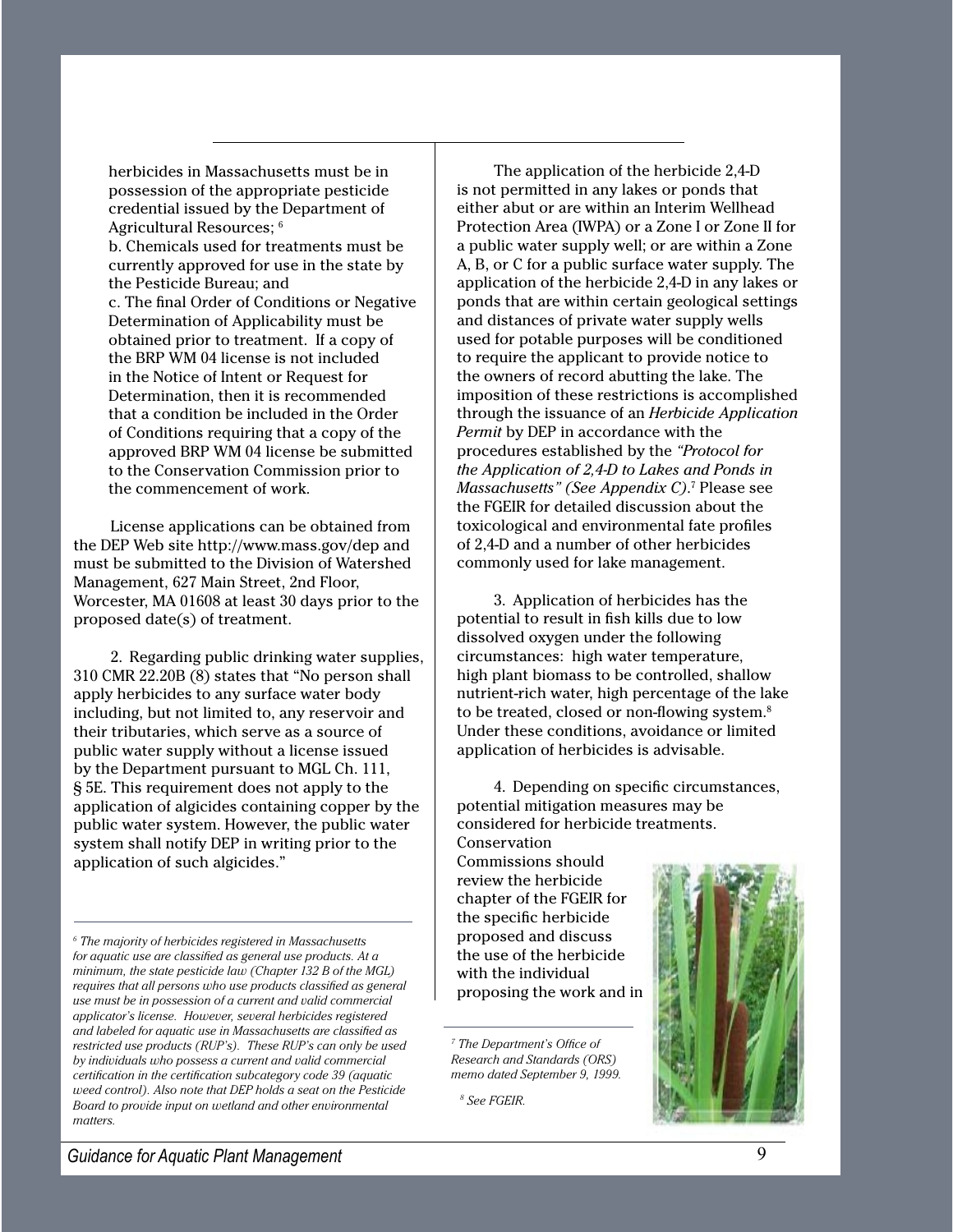<span id="page-14-0"></span>possession of the appropriate pesticide credential issued by the [Department of Agricultural Resources](http://www.state.ma.us/dfa/)  (DAR).

# [VII. Additional Information Required for](#page-4-0)  Harvesting Projects

1. Areas of target species for control and areas of non-target species should be identified and indicated on a map of appropriate scale.

2. Methods for minimizing turbidity during harvesting should be identified and implemented when feasible.

3. A method for collection of plant material that is cut and a disposal location of plant material that is to be removed from the water body should be identified in order to prevent decomposition that may result in lower dissolved oxygen in the water column.

## [VIII. Additional Information Required for](#page-4-0)  Dredging Projects

1. For projects involving dredging or disposal of sediment volumes greater than 100 cubic yards, a 401 Water Quality Certificate must be obtained from the DEP Wetlands Program in the Boston Office to ensure that the proposed project is in compliance with existing water quality standards. Chapter 91 considerations may also apply. See Section X A. for further information on Chapter 91, and Section X C. for further information on Water Quality Certifications.

2. The information required to permit dredging project is extensive and includes the following:

> a. Plans and cross-sections of the current and proposed conditions prepared by a qualified professional,

b. Calculations of area to be dredged and the volume of sediment to be removed, c. Physical and chemical characterization of the sediment,

d. Procedures for land side management of the sediment (e.g., dewatering, transport), and

e. Plans for the use, or proper disposal, of the dredged material.

Some dredging projects fall within the jurisdiction of [Army Corps of Engineers](http://www.usace.army.mil/) and may require a Federal permit. The Corps can be contacted at 1-800-343-4789.

## [IX. Pioneer Infestations](#page-4-0)

Projects involving monitoring for and/or eradicating pioneer infestations of non-native invasive aquatic species in public lakes or ponds in Massachusetts will improve the natural capacity of a resource area(s) to protect the interests of the Act, and are anticipated to have minor impacts (See Section IV F1). These projects typically propose to eradicate pioneer infestations through hand pulling or benthic barriers. Further, these projects are expected to improve the natural capacity of resource areas to protect the interests of the Wetland Protection Act and thus, qualify as a limited project as defined by 310 CMR 10.53 (4). DEP endorses the issuance of a Negative Determination of Applicability when these projects are conducted in accordance with the management techniques approved by DEP and described in the DCR Guidance, *Standard Operating Procedures for Hand Pulling of Aquatic Vegetation and Benthic Barriers to Control Aquatic Vegetation* dated May 15, 2003. The guidance can be obtained from the DCR Office of Water Resources, 251 Causeway Street, Suite 600, Boston MA 02114-2104. Pioneer infestations to be controlled using herbicides should be proposed under a Notice of Intent due to a higher potential to have effects on other interests of the Act.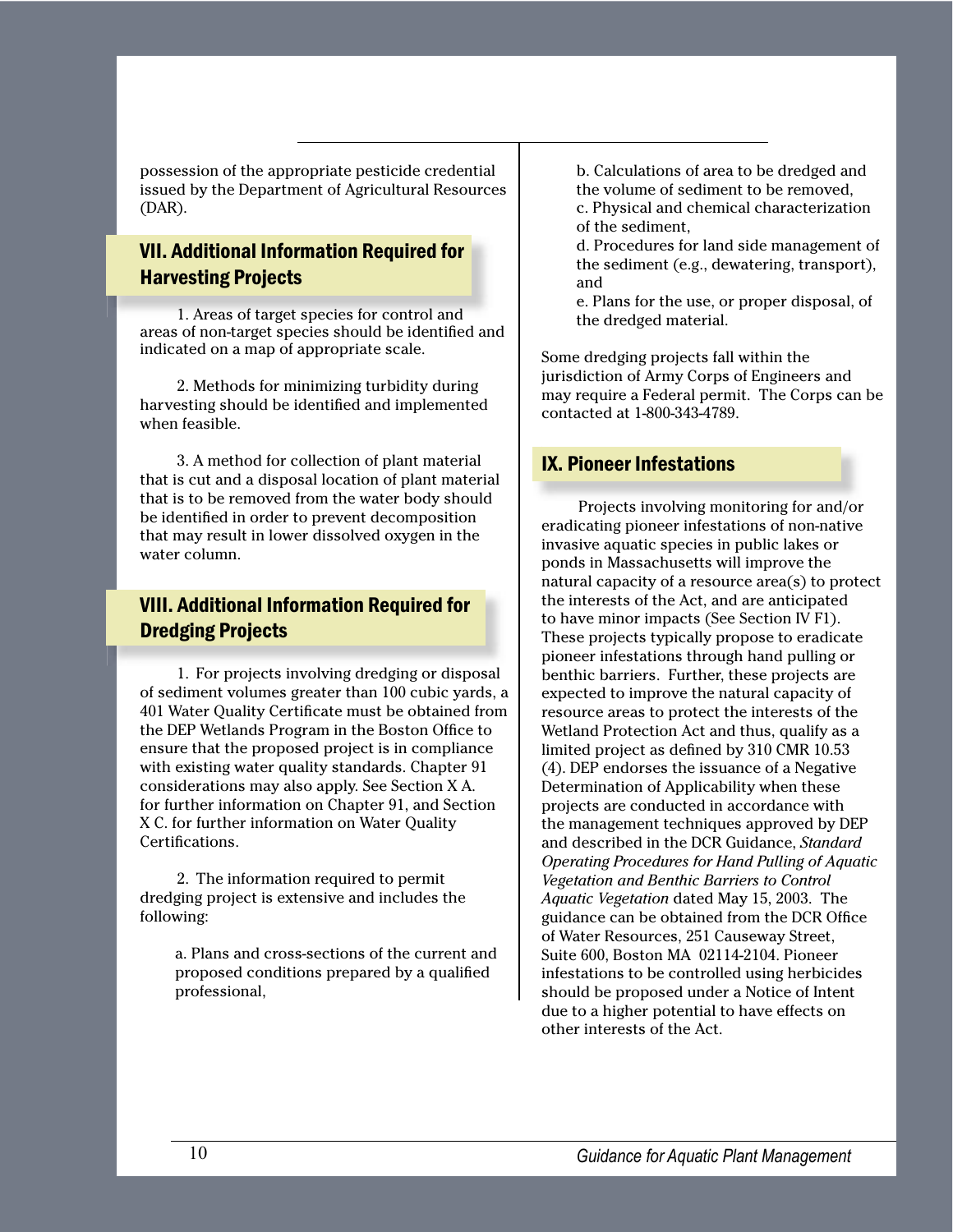## <span id="page-15-0"></span>[X. Other Related Permits/Licenses/](#page-4-0) **Certifications<sup>9</sup>**

#### A. MGL Chapter 91, the Public Waterfront Act:

Where dams are licensed under Chapter 91, the license conditions often allow for annual drawdowns to occur to specific levels. However, if drawdowns are sought to lower levels, new authorization must be obtained. Additionally, Section 310 CMR 9.05(2)(e) of the Waterways regulations states:

> *"... an application for a permit or permit amendment shall be submitted to the Department for the following activities unless the applicant includes such activities in a license application:*

> > *(e) Any lowering of the water level of a Great Pond, except a body of water used for agriculture, manufacturing, mercantile, irrigation, insect control purposes, or for fl owing cranberry bogs, or for public water supply, in accordance with MGL Ch. 91, § 19A."*

Note that this jurisdiction also applies to enhanced Great Ponds (ponds whose footprints have been enlarged by impoundments). Since Chapter 91 jurisdiction is associated with the water column, structures and activities are regulated in enhanced Great Ponds the same as in Great Ponds.

Dredging projects also require approval under Chapter 91. In addition to dredging projects involving sediment removal, Chapter 91 regulations define as dredging "the removal of materials including … plant or animal matter, in any excavating, cleaning, deepening, widening or lengthening, either permanently or temporarily". Therefore, a dredge permit would need to be obtained for mechanical harvesting of plant material unless the cutting and harvesting of the plant material does not disturb the bottom

*9 For additional information on regulatory requirements, see the FGEIR.*

sediment (in which case it would not be considered "excavating" or "cleaning").

#### [B. Water Management Act](http://www.state.ma.us/legis/laws/mgl/gl-21G-toc.htm)

Drawdown projects may fall under the jurisdiction of the Water Management Act (MGL Ch. 21G). Any project that includes the withdrawal, through pumping or other artificial means other than the removal of boards or other manipulation of a dam structure, of 100,000 gallons per day (or total withdrawal of nine million gallons over a three month period), will require a Water Management Act permit. If the Water Management Act applies, the project proponent should obtain a withdrawal permit from DEP's [Drinking Water Program](http://www.mass.gov/dep/brp/dws/dwspubs.htm) prior to initiating any work.

## C. Water Quality Certification (314 CMR 9.00)

Water Quality Certification (WQC) is required under the federal Clean Water Act for certain activities in jurisdictional wetlands and waters of the Commonwealth. A WQC from DEP is required for discharge of dredged or fill material, dredging, and dredged material disposal activities in waters of the United States within the Commonwealth that require federal licenses or permits. The federal agency issuing a permit initially determines the scope of geographic and activity jurisdiction (e.g. the Corps of Engineers for Section 404 permits for the discharge of dredged or fill material). The Department administers the 401 Certification

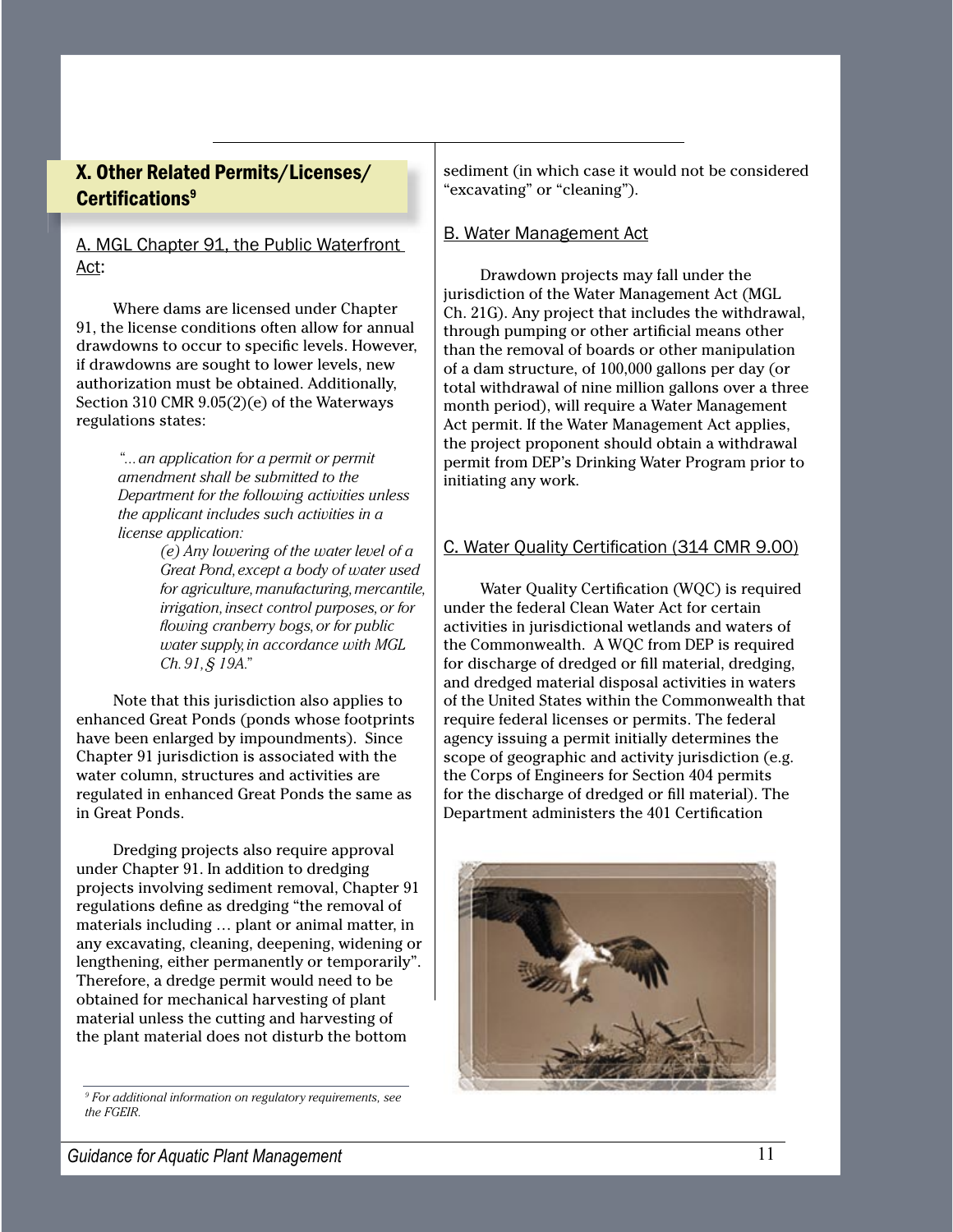Program. Therefore, applications for WQC for fill and excavation in wetlands [\(BRP WW 10,11\)](http://www.mass.gov/dep/brp/ww/wwforms.htm)  should be sent directly to the DEP regional office in accordance with 314 CMR 9.00. Applications for WQC for dredging (BRP WW 07, 08, 09) should be sent to the Department's Boston office. Remember, projects with less than 100 cubic yards of dredging or less than 5000 square feet of wetland impact are deemed approved upon the receipt of a valid final Order of Conditions.

Discharge of dredged or fill material to an ORW specifically identified i[n 314 CMR 4.06\(1\)\(d\)](http://www.mass.gov/dep/bwp/iww/files/314004.pdf)  (e.g. vernal pools, within 400 feet of a water supply reservoir, and any other area so designated) is prohibited unless a variance is obtained under 314 CMR 9.08.

#### D. License to Apply Herbicide(s) to the Waters of the Commonwealth (BRP WM 04)

Pursuant to MGL Ch. 111, § 5E, a license is required for application of chemicals to water bodies for the control of nuisance aquatic vegetation, with certain exceptions as are detailed on the BRP WM 04 application form. (*See Section VI. A. 1*)

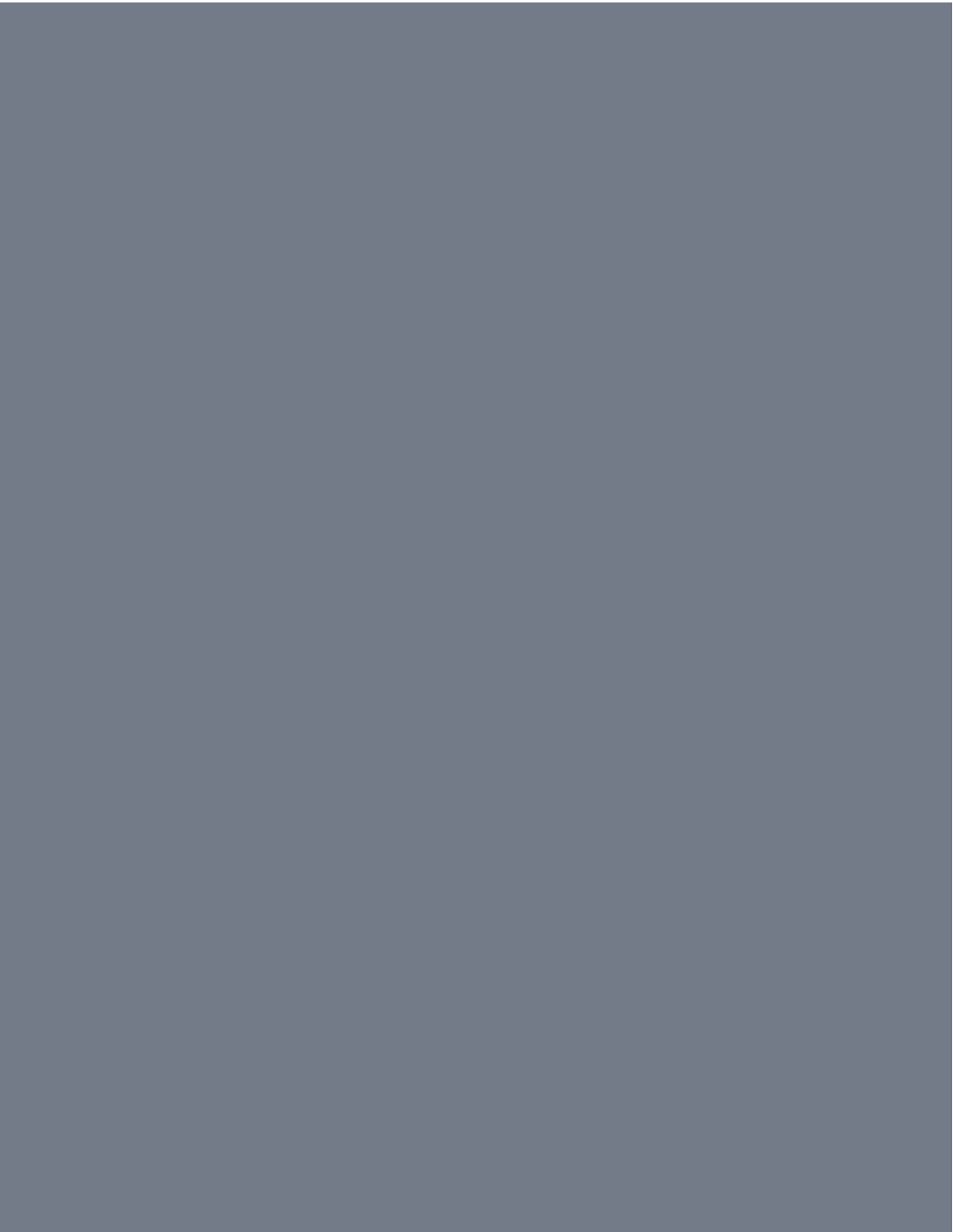<span id="page-18-0"></span>

## [Appendices:](#page-4-0)

| A. Sample Conditions                                                            |  |
|---------------------------------------------------------------------------------|--|
| B. Guidance for Achieving Compliance with "Wildlife Habitat"                    |  |
| <b>Evaluations for Aquatic Plant Management Projects in Lakes</b><br>and Ponds" |  |
| C. Protocol for the Application of 2,4D to Lakes and Ponds in                   |  |
| <b>Massachusetts</b>                                                            |  |

14 *Guidance for Aquatic Plant Management Guidance for Aquatic Plant Management* i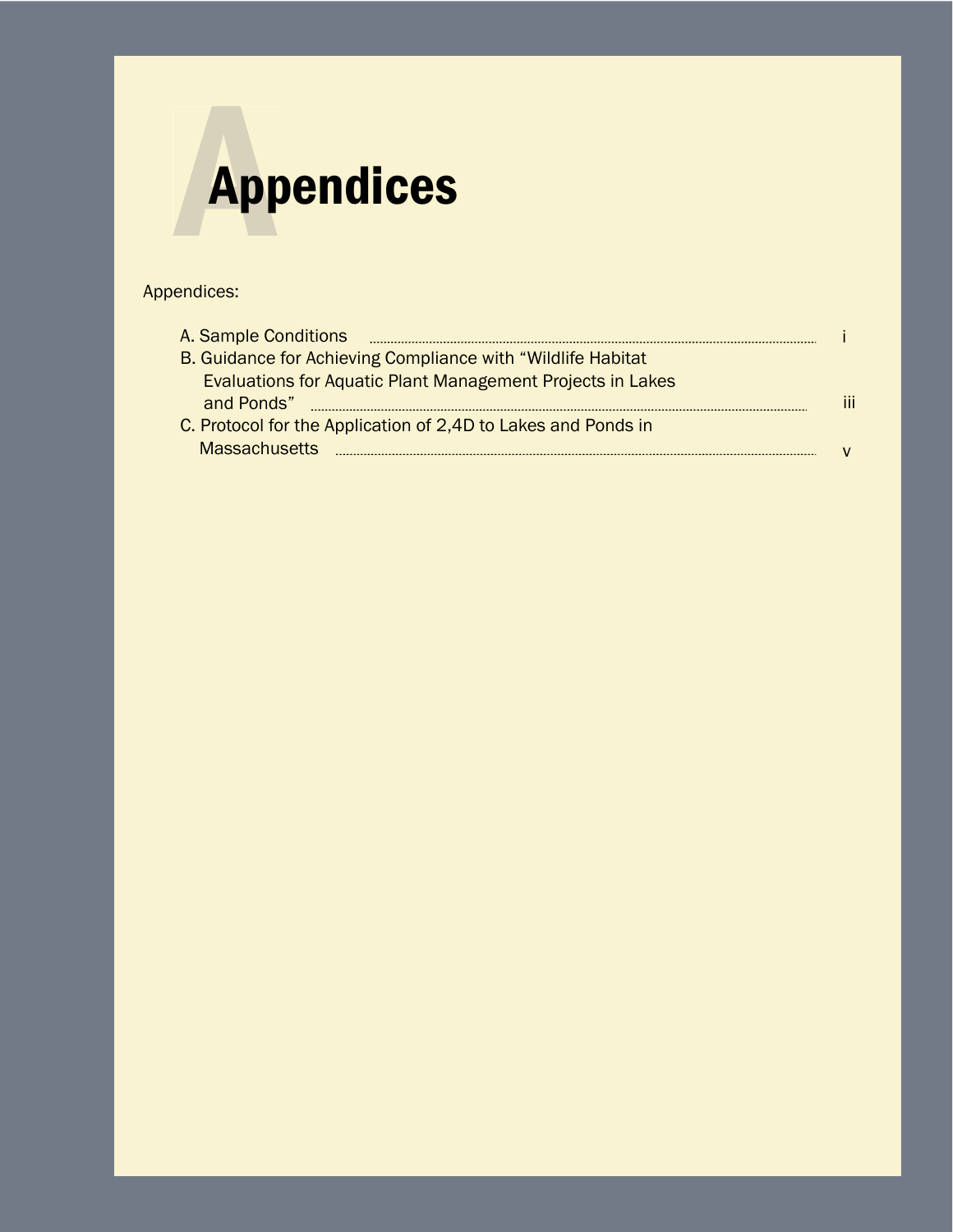## <span id="page-19-0"></span>[Appendix A: Sample Conditions](#page-18-0)

The sample conditions provided below contain suggested language and are intended for the use of the issuing authority in drafting Orders of Conditions.

1. This Order approves the [Insert specifics: application of herbicides, harvesting activities, etc.] specified in the permit application for the time period of [month/year] to [month/ year].

2. Prior to any work, the boundary of significant wildlife habitat shall be delineated. mapped, and approved by the issuing authority. The boundary of significant wildlife habitat shall serve as the "limit-of-work" line. [No aquatic herbicides shall be placed, harvesting shall occur etc.] or [only BMPs described in Appendix B shall occur] in the area between the shore and the "limit-of-work" line.

3. *[For Herbicide Application Only]* The applicant or his/her designee shall obtain a valid BRP WM 04 Permit for the application of aquatic herbicides and/or algicides for designated target species [name of target species] and a copy of such BRP WM 04 permit shall be submitted to the Conservation Commission prior to initiating any treatment of aquatic vegetation permitted by this Order.

4. *[For Herbicide Application Only]* All application of herbicides approved for use by this Order shall be applied by an applicator licensed (in the aquatic weed category) by the Massachusetts Department of Agricultural Resources (DAR), Pesticide Bureau. Applications shall follow all product label directions.

5. *[Use this condition for projects that do not qualify as a limited project, or for projects warranting a wildlife habitat analysis due to presence of specific habitat characteristics detailed in Appendix B]* A Wildlife Habitat Evaluation shall be prepared by a person with the qualifications detailed at  $310$  CMR  $10.60(1)(b)$ and shall describe the plant community distribution, composition, and structure between the shore and the "limit-of-work" under existing and post-treatment conditions. The report shall be prepared in accordance with the Appendix B of the *Guidance for Aquatic Plant Management in Lakes and Ponds as it Relates to the Wetlands Protection Act*, dated April 2004. The existing condition analysis shall be completed prior to the [application of herbicides, harvesting etc.]. In the following year the applicant shall complete the posttreatment portion of the Wildlife Habitat Evaluation and shall submit the evaluation to the issuing authority within thirty (30) calendar days of the last day of [application of herbicides, harvesting, etc.].

6. A status report updating the Wildlife Habitat Evaluation shall be submitted within two years of the last date of application and shall capture two growing seasons.

7. In the event of any fish kill within [name] of lake or pond], the applicant and licensed applicator shall immediately contact the Department's Emergency Response section at [phone number for region]; the Department of Fish and Game's Westborough office at (508) 792-7270 (during normal working hours); or the Boston 24-hour response line at 1-800-632-8075.

8. Refueling, servicing, and repair of motorized watercraft and service vehicles associated with the lake surveys and treatments shall take place at least 100-feet from boundary of the resource area. Equipment operators shall be prepared to immediately respond to, and contain, accidental releases of fuel, motor oil, or aquatic herbicides. On-site absorbent materials shall be maintained for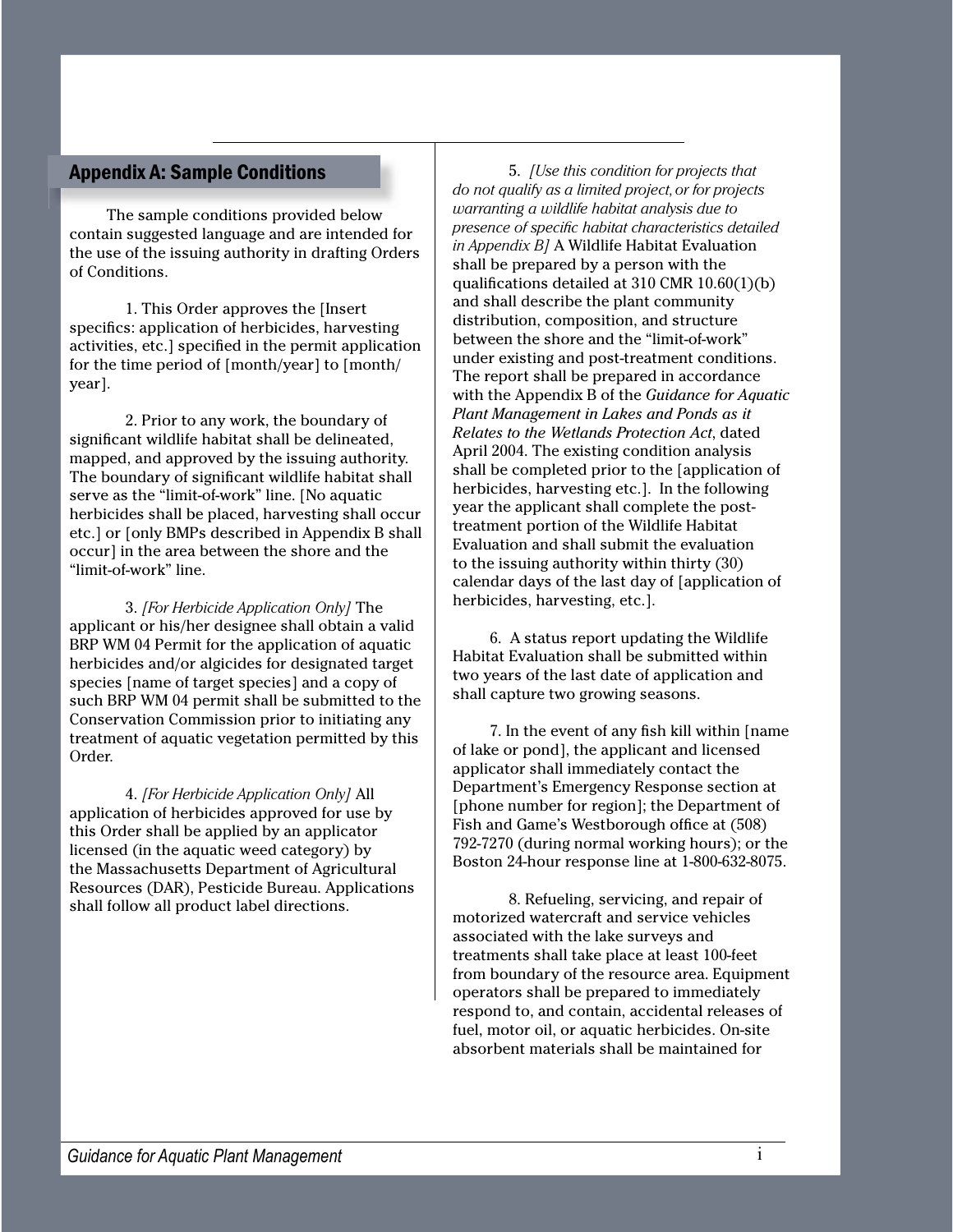use in containing accidental spills. If an accidental release of fuel, motor oil, lubricating oils, etc. occurs, the issuing authority shall be immediately notified, and contaminated areas shall be treated according to guidelines established by the DEP's Bureau of Waste Site Cleanup (BWSC). Staging and long-term storage of aquatic herbicides and/or algicides shall take place outside the jurisdiction of the Department.

9. *[See guidance in Section III–Discussion, and use or edit this condition only as appropriate for a problem that clearly has a watershed source]* Prior to a repeat of the lake management technique allowed by this Order the applicant shall survey the lake watershed using the techniques described in the publication, *"Surveying a Lake Watershed and Preparing an Action Plan"* published by DEP, 2001. This document may be accessed through the Department's web page a[t http://mass.gov/dep/brp/](http://mass.gov/dep/brp/wm/volmonit.htm) wm/volmonit.htm.

Following completion of the lake watershed survey, the Commission [or Department] recommends public education measures be undertaken, and that erosion and sedimentation control, and storm water and wastewater management measures be implemented as appropriate to address long term water quality impacts within the watershed. The Commission [or Department] reserves the right to condition future lake management proposals to address pollution inputs within the reasonable control of the applicant.

10. Following completion of the project, the applicant shall request a Certificate of Compliance and include an affidavit signed by the licensed applicator stating that the aquatic vegetation has been treated in accordance with the requirements of this Order of Conditions.

11. During drawdown, water levels shall be reduced gradually over a two to three-week period (i.e. between November 1 to December 1) to allow wildlife to move to deeper water, locate alternate lodge sites, or relocate food caches prior to ice formation and substrate freezing; and to minimize impacts to fish spawning and other non-target organisms that may have water level requirements for reproduction.

12. During dredging projects, siltation controls shall be utilized to prevent and minimize downstream siltation to resource areas.

13. During mechanical cutting and harvesting projects, areas of target species for control and areas of non-target species shall be identified and indicated on a map of appropriate scale. The applicant shall take all feasible measures to avoid impacts to non-target species.

14. Methods for controlling turbidity during mechanical cutting and harvesting shall be in place during the project if they are determined to be feasible.

15. *[Use this condition for mechanical cutting/ harvesting projects]* Plant material that is cut shall be collected, removed from the water body, and disposed of [in the disposal location identified in the Notice of Intent] [or specify a location] in order to prevent decomposition that may result in lowered dissolved oxygen in the water column.

16. The applicant shall develop a preand post-management monitoring program to identify new growth of target species in early stages. Strategies to address new growth should be considered and implemented (such as harvesting or benthis barriers) to assist in the development of long-term management strategies.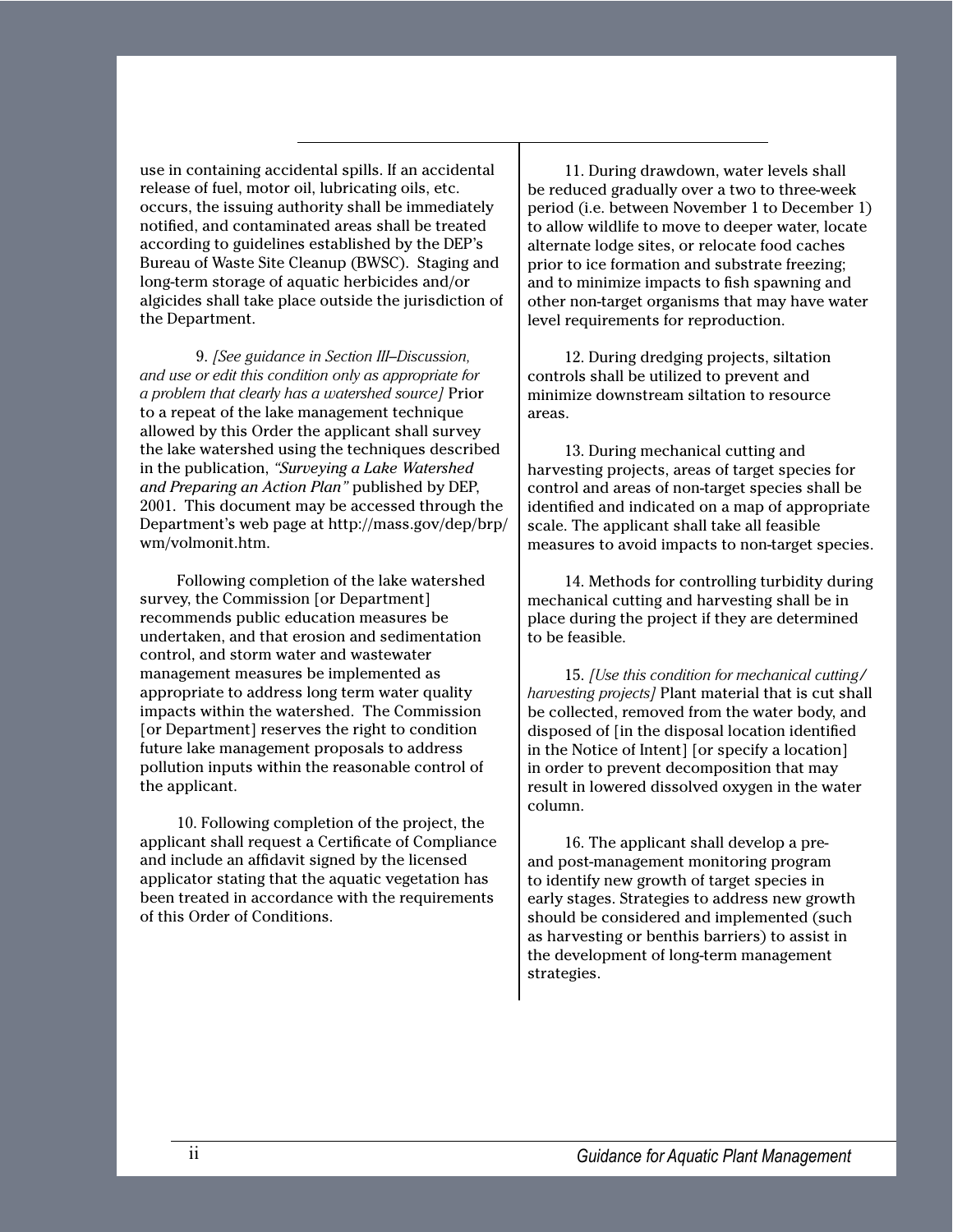#### <span id="page-21-0"></span>Appendix B

Guidance for Achieving Compliance with ["Wildlife Habitat Evaluations" \(310 CMR](#page-18-0)  10.60) for Aquatic Plant Management Projects in Lakes and Ponds

## Introduction

In order to protect significant wildlife habitat, safe zones that remain free of herbicide applications should be established around the perimeter of all lakes and ponds should be established around the perimeter of all other important habitat features listed below. Plant management activities within these zones should be limited to the following BMPs: (1) direct application of herbicides to nonindigenous species that occur within areas inhabited by indigenous hydrophytes; and/or (2) eradication of nuisance species using methods described in Section IX - Pioneer Infestations. An exception to the imposition of these safe zones may be considered by the issuing authority if prohibition of work within these zones would preclude whole lake aquatic plant management strategies. DEP presumes that non-indigenous aquatic plants within lakes and ponds are not "significant to the protection of wildlife habitat," either in whole or as a component of a larger plant community. (Note that this Appendix does not apply to drawdown projects. Requirements for drawdown projects are detailed in Section V.)

# **Significant Wildlife Habitat Characteristics**

Safe zone within five feet  $(5')$  of:

• The perimeter of all lakes and ponds measured from the Mean Average Low Water Line (MALWL) horizontally into the lake or pond.

In addition, if feasible, safe zones should be established around the perimeter of the other important habitat features listed below as follows:

Within five feet  $(5')$  of:

• Any stand of indigenous emergent hydrophytes of sufficient density to provide escape shelter from predators, and/or nesting habitat for indigenous vertebrate wildlife.  $1$ 

• Any stand of rooted, floating and/or submerged indigenous aquatic plants that has the potential to provide egg attachment or deposition sites for amphibians, and/or serves as a food source, either directly, or indirectly, to any species of vertebrate wildlife;

Within forty feet (40') of:

• Any muskrat house or feeding shelter;

• Any active or abandoned beaver lodge, underwater dam or dam remnant, or by-pass canal;



 $^1$  Emergent hydrophytes potentially meeting this definition include: lake sedge (Carex lacustris), tussock sedge (Carex stricta), *bayonet rush (Juncus militaris), Pickerelweed (Pontederia cordata), common arrowhead (Sagittaria latifolia), chair-maker's*  rush (Scirpus americanus), river bulrush (Scirpus fluviatilis), soft-stemmed bulrush (Scirpus tabernaemontani), wooly bulrush *(Scirpus cyperinus), common cattail (Typha latifolia), Narrow-leaved cattail (Typha angustifolia).*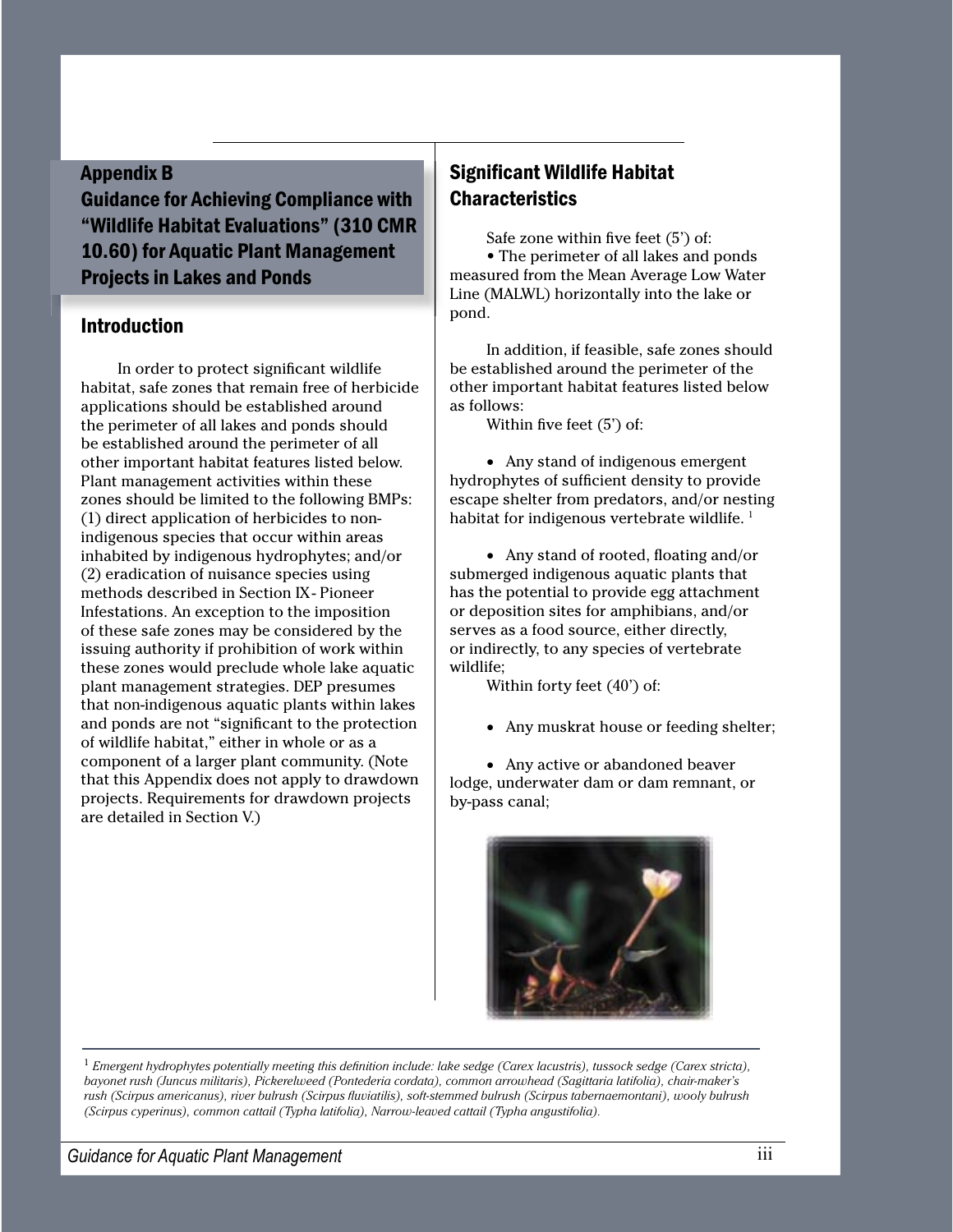• Any island having a land mass situated above the elevation of the MALWL to provide basking sites, roosts, "haul-outs", perching sites, and/or denning/nesting sites for indigenous, vertebrate wildlife, and when stands of indigenous, aquatic and/or emergent plants are present in adjacent waters.

Although not subject to the safe zone practices described above, all projects should avoid the following wildlife habitat characteristics during construction or operation to the maximum extent practicable:

• Any rock outcropping which projects above the elevation of the MALWL that can serve as a basking site, roost, perch, or "haulout" for indigenous, vertebrate wildlife;

• Trunks, root systems, stumps, and limbs which project above the elevation of the MALWL, and that can serve as a cavity nest, rookery, basking site, roost, perch, or "haul-out" for indigenous, vertebrate wildlife.

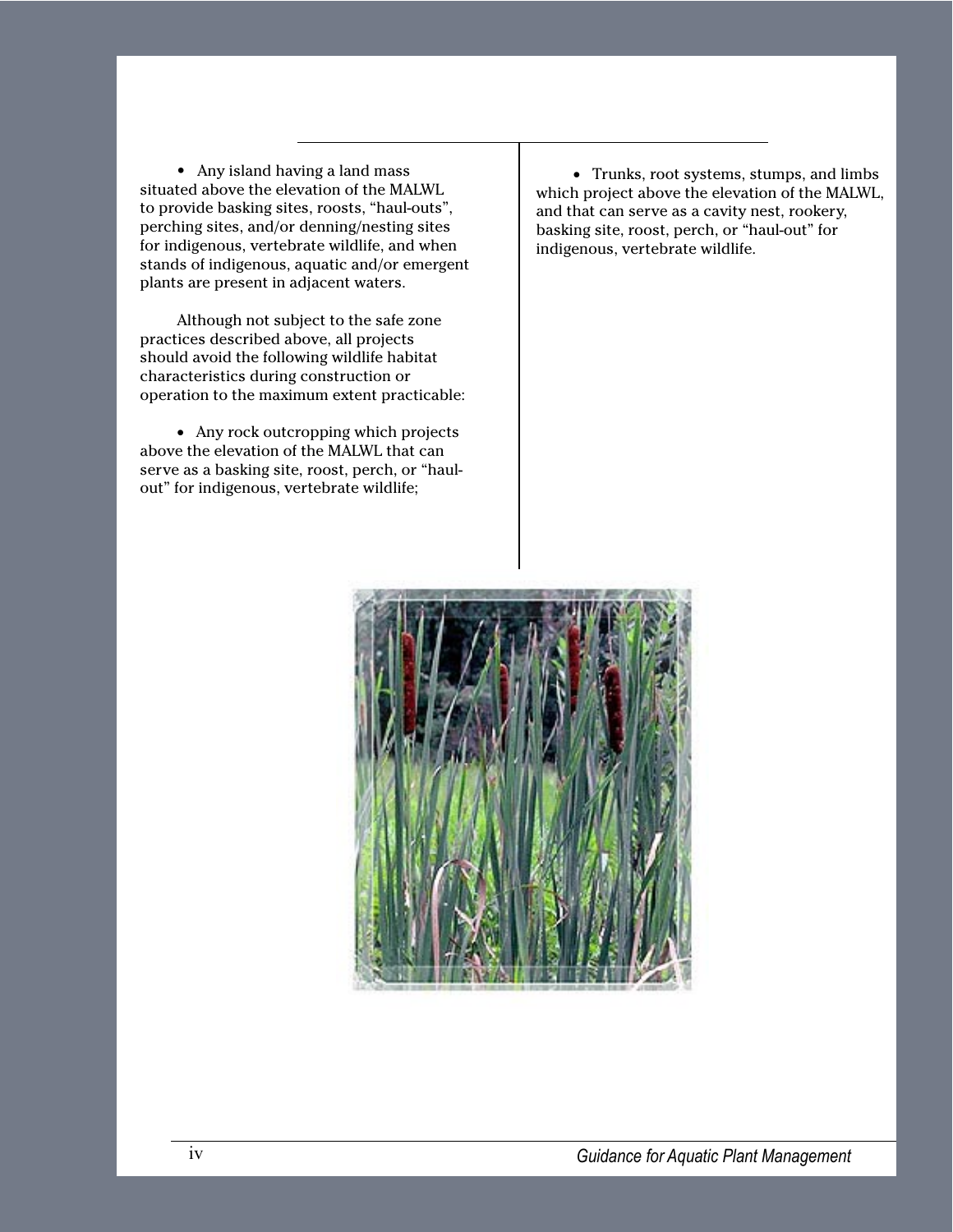# <span id="page-23-0"></span>Appendix C [Protocol for the Application of 2,4-D to](#page-18-0)  Lakes and Ponds in Massachusetts

*[Note: This document is for use by DEP to evaluate 2,4-D in herbicide license applications pursuant to BRP WM 04 and is included in this policy for Conservation Commission information only]*

#### General:

The purpose of this protocol is to establish the criteria for which the application of the herbicide 2,4-Dichlorophenoxyacetic acid (2,4-D) in surface water bodies will be permitted relative to drinking water quality concerns. The application of 2,4-D is not permitted in any lakes or ponds that are either within or abut an Interim Wellhead Protection Area (IWPA) or a Zone II for a public water supply well; or in a Zone A, B, or C for a public surface water supply. Any exceptions to these exclusionary conditions will be handled on a case-by-case basis and will require additional hydrologic or hydrogeologic assessments as specified by DEP.

DEP has established private drinking water well setback distance requirements for three types of aquifer settings. The Herbicide Application License issued by DEP will condition the application of 2,4-D to require the applicant to provide notice to the owners of record of properties abutting the lake. Applicants will also be required to undertake sampling of at least three private wells within the downgradient setback distance in accordance with a Department approved sampling plan designed to detect 2,4-D in the wells. In the event that the upgradient/ downgradient areas cannot be determined the sampling requirements will apply to wells within the setback around the entire perimeter of the shoreline. If any 2,4-D is detected then property owners will be notified of the test results and those with wells within the downgradient setback distance will be provided, at their request, with bottled water for the remainder of the 150 day period in which 2,4-D may pose risk to persons using

the water as their primary source of drinking water. If, after 150 days, sampling shows 2,4-D levels not declining and not less than half the MCL, the proponent will contact the Department to determine how much longer to provide bottled water. In the event that the upgradient/ downgradient areas cannot be determined the notification and provision for bottled water requirements will apply to wells within the setback around the entire perimeter of the shoreline.

In order to have an approvable sampling plan, the proponent must submit a scaled map(s) showing the location of each private well proposed for sampling that fall within the applicable drinking water well setback distance. The setback distance is measured from the bank (i.e. the mean annual flood level of the surface water body or the first observable break in slope, whichever is lower per 310 CMR 10.54) closest to the wellhead to a point measured horizontally landward from the bank of the lake *(See below for calculation of distances based on surficial geology*). Except for the above exclusionary conditions, for all aquifer settings, if the proponent establishes that the existing residences and businesses along the developed shoreline (within the set back distances) of the lake or pond have access to a public water supply, then the application of 2,4-D will be permitted without the requirement to sample private wells.

For the purpose of this protocol, access to a public water supply shall mean the following:

1. The owner of a residence or business establishment has the ability to connect to a public drinking water supply main that currently exists on public or town owned land that abuts a portion of the property boundary; and,

2. The public water supply main is within 200 feet of the private residence/business property boundary.

If a moratorium on new hook-ups to the public water supply is in effect, then the proponent must verify that each individual developed property within the applicable setback distance is connected to the existing public water supply.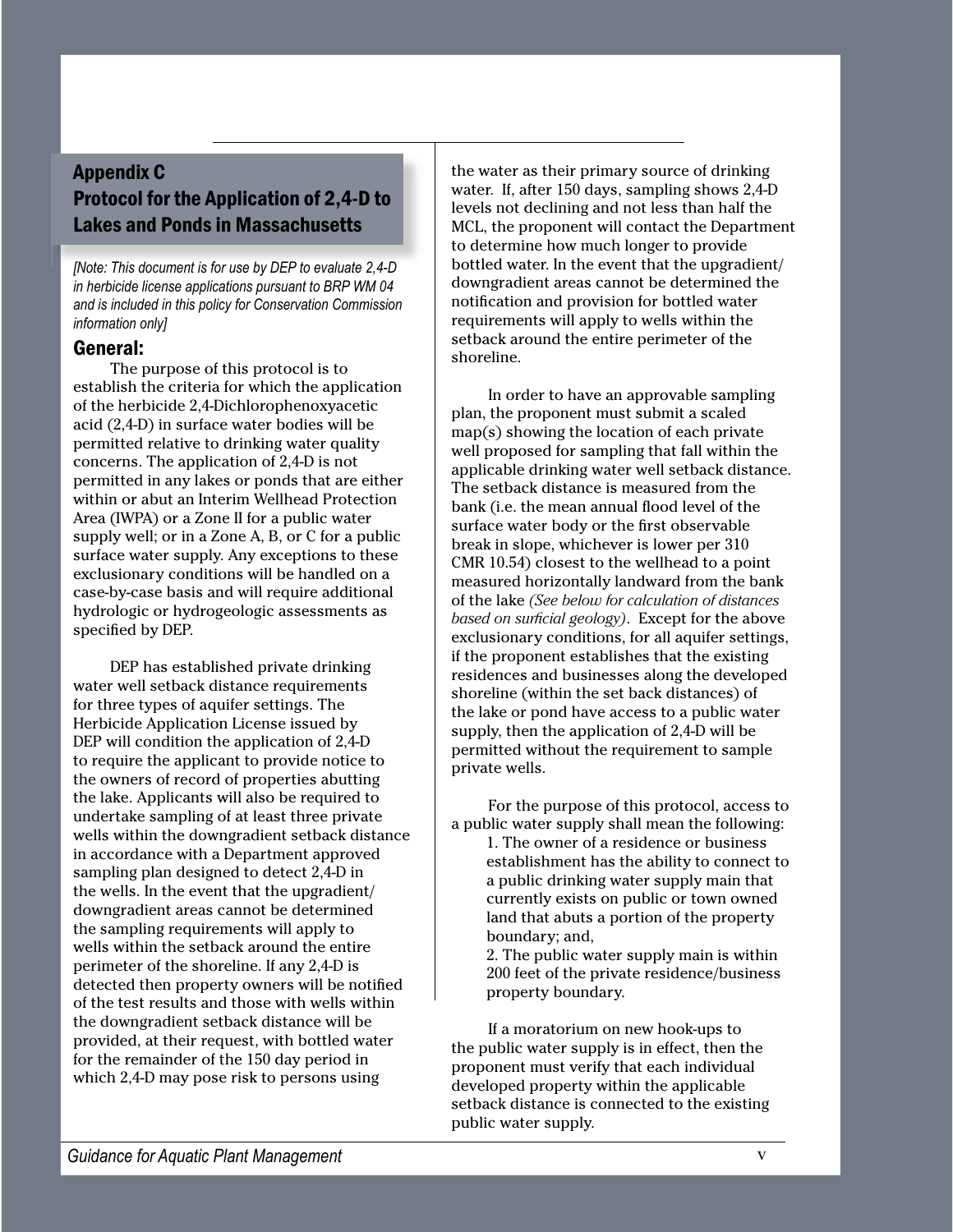DEP has used an initial lake or pond treatment concentration of 1,750 micrograms per liter (µg/l) of 2,4-D and a decay rate half-life of 29.5 days for calculating private drinking water well setback distances from lakes and ponds. This decay rate was considered adequately conservative for the purpose of establishing private drinking water well setback distances. The setback distance selected was based upon achieving a 2,4-D concentration in private well water of less than the Massachusetts Maximum Contaminant Level (MMCL) of 70 µg/l. For the purpose of this 2,4-D protocol, DEP established a conservative household use of 480 gallons per day, which includes indoor and outdoor water use. Water use is based upon an assumed 6 person, 3 bedroom home using 80 gallons per day per person. The calculations used to establish the setback distances are conservative in that they do not take into account dispersion and retardation of 2,4-D as it travels through lake or pond sediments and aquifer formation. They lack conservatism in that they use 2,4-D decay rate estimates derived for surface waters which will be higher than rates for groundwater where there would be less microbial activity to break down 2,4-D.

#### Setback Distances for the Protection of Private Wells:

In the instance where a parcel is mapped as multiple categories of aquifer or surficial geology having different setback distance requirements, the most restrictive setback distance will be applied to the entire parcel.

#### Medium and High Yield Aquifers, Sand and Gravel, and Large Sand Deposits:

 DEP has established a setback distance of 200 feet within which the applicant is required to test some private wells. This setback distance may be reduced for portions of the shoreline if DEP concurs with a more site specific hydrogeologic analysis as described below. The 200-foot setback distance will apply to all areas that are mapped by Massachusetts Geographic Information System (MassGIS) as medium and high yield aquifers, and as sand and gravel and large sand deposit surficial geology. This

distance is based upon an assumed hydraulic conductivity (K) value of 300 feet per day (ft/ day), a natural groundwater hydraulic gradient of 0.0017, and an effective porosity of 39 percent. The 200-foot setback distance is based upon a concern for the potential travel-time in the downgradient direction. Dilution effects were not factored into the setback distance calculations due to concerns that in high K aquifers, some downgradient wells may receive 100 percent of their water from the infiltration of lake or pond water into the aquifer.

The proponent may conduct a hydrogeologic study to determine the direction of groundwater flow. If DEP concurs with the groundwater flow direction presented by the proponent then the setback distance requirements will be 200 feet along the downgradient shoreline. The level of effort required for the hydrogeologic study will depend upon the site-specific conditions. In some instances a simple conceptual assessment will be required to determine the general downgradient groundwater flow direction.The conceptual approach will be based upon a review of the surficial geology mapping and the topographic setting. It may also be possible to establish groundwater flow directions by conducting a literature review of published reports. In other instances where significant uncertainty exists a more complex study may have to be conducted including installation of monitoring wells and monitoring of groundwater flow directions.

Applicants will be required to provide notice to the owners of record of properties abutting the lake and to undertake sampling of at least three private wells within the downgradient setback distance in accordance with a Department approved sampling plan designed to detect 2,4-D in the wells. If any 2,4-D is detected then property owners will be notified of the results and those with wells within the downgradient setback distance will be provided, at their request, with bottled water for the remainder of the 150 day period in which 2,4-D may pose risk to persons using the water as their primary source of drinking water. If, after 150 days, sampling shows 2,4-D levels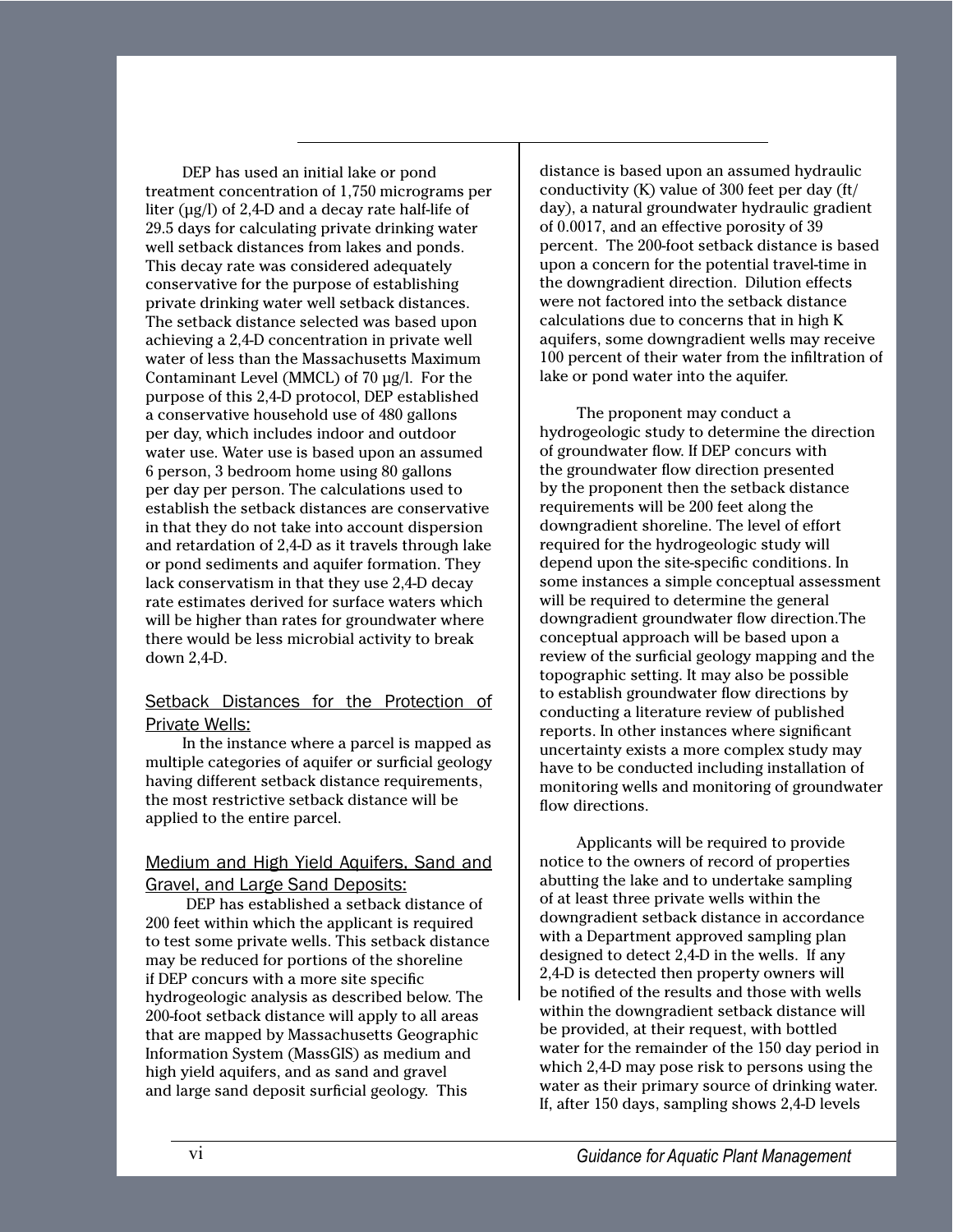not declining and not less than half the MCL, the proponent will contact the Department to determine how much longer to provide bottled water.

# Areas of Sandy Till over Sand, End Moraines,

#### and Flood Plain Alluvium:

A setback distance for private drinking water wells of 50 feet will apply to all areas that are mapped by MassGIS as surficial geology characterized as sandy till over sand; end moraine; and flood plain alluvium which may be reduced for portions of the shoreline if DEP concurs with a more site specific hydrogeologic analysis as described below. The notice provisions to abutters of the lake, the sampling requirements, and provision of bottled water in the event of detection of 2,4-D in private wells within the downgradient setback distance will be required as specified above. The exception will be for the areas mapped as medium and high yield aquifers that are discussed above. The 50-foot setback distance is based upon an assumed hydraulic conductivity (K) value of 30 feet per day (ft/day), a natural groundwater hydraulic gradient of 0.0017, and an effective porosity of 30 percent. The Theis nonequilibrium well equation was used to determine the additional hydraulic gradient that would be created by a residential well pumping at 480 gallons per day. For the Theis calculations the saturated thickness of the aquifer was assumed to be 20 feet. The 50-foot setback distance is based upon a concern for the potential travel-time in the downgradient direction. Dilution effects were not factored into the setback distance calculations.

As in the above case for medium and high yield aquifers, or sand deposits or sand and gravel deposits, a proponent may conduct a hydrogeologic study to determine the direction of groundwater flow. If DEP concurs with the groundwater flow direction presented by the proponent then the setback distance requirements will be 50 feet along the downgradient shoreline. See the discussion above regarding the level of effort required for conducting a hydrogeologic study.

## Areas of Till or Bedrock, or Fine-Grained Deposits:

A setback distance for private drinking water wells of 25 feet will apply to all areas that are mapped by MassGIS as surficial geology characterized as till or bedrock, or fine-grained deposits. The notice provisions, sampling requirements and provision of bottled water in the event of detection of 2,4-D in private wells within the downgradient 25-foot setback distance will be required as specified above. This distance is based upon an assumed hydraulic conductivity (K) value of 0.3 foot per day (ft/day), a natural groundwater hydraulic gradient of 0.0017, and an effective porosity of 30 percent. The Theis nonequilibrium well equation was used to determine the additional hydraulic gradient that would be created by a residential well pumping at 480 gallons per day. For the Theis calculations the saturated thickness of the aquifer was assumed to be 20 feet. At a K value of 0.3 ft/day the hydraulic gradient created by the residential well becomes the controlling factor relative to groundwater flow velocity toward the well. Dilution effects were factored into this setback distance calculation based upon the assumption that the hydraulic gradient generated by pumping is the controlling factor relative to flow velocities and directions in the vicinity of the wellhead. Therefore, it is assumed that approximately equal volumes of water are drawn from all radial directions toward the well. Assuming an infiltration rate of one foot per year for bedrock/till areas, a circular area with a radius of 153 feet would be required to support a daily withdrawal volume of 480 gpd. At a distance of 25 feet from a lake or pond shoreline, approximately 42 percent of the calculated contributing area would be occupied by the surface water body. Therefore, the calculated 2,4-D concentration after the time it would take to travel the 25-foot distance is reduced by a factor of 0.42 and is below the MCL.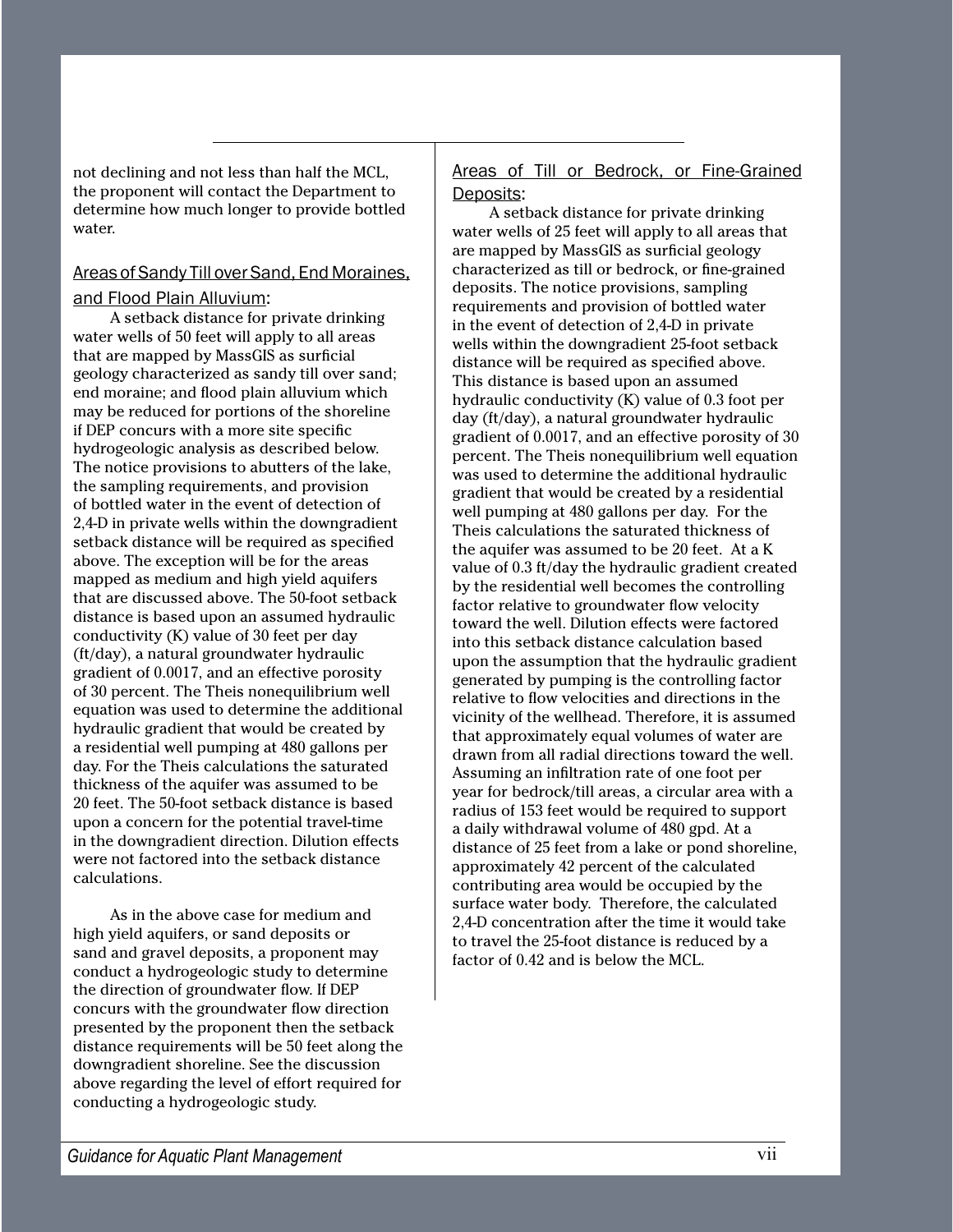## Procedure for the Determination of Applicable Setback Distance:

MassGIS is in the process of upgrading its on-line GIS application services to include the GIS data layers that are required to be able to quickly determine whether a particular proposed 2,4-D application to a lake or pond can proceed and what setback distances would be required between the shoreline and any private drinking water wells. Until such time as the web-based public access to this information is available, DEP's Bureau of Resource Protection (BRP) will conduct GIS queries for proponents inquiring about specific locations for proposed 2,4-D application. Please contact Joe Cerutti at (617) 292-5859 for assistance.

For a specific proposed lake or pond application of 2,4-D, the proponent should conduct the following steps to determine whether the site meets any of the exclusionary conditions or to determine the applicable setback distance requirements between the shoreline and any private drinking water wells:

1. First the proponent must determine whether the lake or pond is either located within or abuts any Zone II or IWPA for public water supply wells. Furthermore, the proponent must determine whether the lake or pond falls within a Zone A, B, or C for a public surface water supply. This information is currently available in CD format from MassGIS. In the future it will be available through the MassGIS website (http: //mass.gov/mgis/) with USGS topographic map or orthophoto backgrounds. If any of the above is true, then the application of 2,4-D will not be permitted unless the proponent can demonstrate to BRP that the proposed application will not impact the public drinking water sources within the applicable protection zone and that no private drinking water wells fall within the

applicable setback distance established in this protocol. DEP recommends that the proponent discuss with BRP what additional information will be required prior to submitting the permit application. DEP will review any hydrologic or hydrogeologic information within the existing timeline for DEP approval.

2. If none of the above is true regarding public drinking water source protection areas, then the proponent should determine what portions, if any, of the developed properties within 200 feet of the lake or pond shore have access to public water supply service. If 100 percent of this area has access to a public water supply then the 2,4-D permit will be approved, provided that the lake or pond has not been precluded from 2,4-D application based upon the locations of public drinking water supply protection areas.

3. If less than 100 percent of the developed land within 200 feet of the downgradient lake or pond shore has access to a public water supply, then the proponent must determine the applicable private drinking water well setback distance(s) that applies. First the proponent should determine whether any of the land abutting the lake or pond is classified by MassGIS as medium or high yield aquifer deposits, or as sand and gravel or large sand surficial geology deposits. If any of these areas exist along the downgradient lake or pond shore, then a 200-foot setback distance will be required from all private drinking water wells that are located within these areas. If the surficial geology is mapped by MassGIS as sandy till over sand, end moraines, or floodplain alluvium, then a 50-foot setback distance will be required in the downgradient direction. If the surficial geology is mapped by MassGIS as till or bedrock, or fine-grained deposits then a 25-foot setback distance will be required.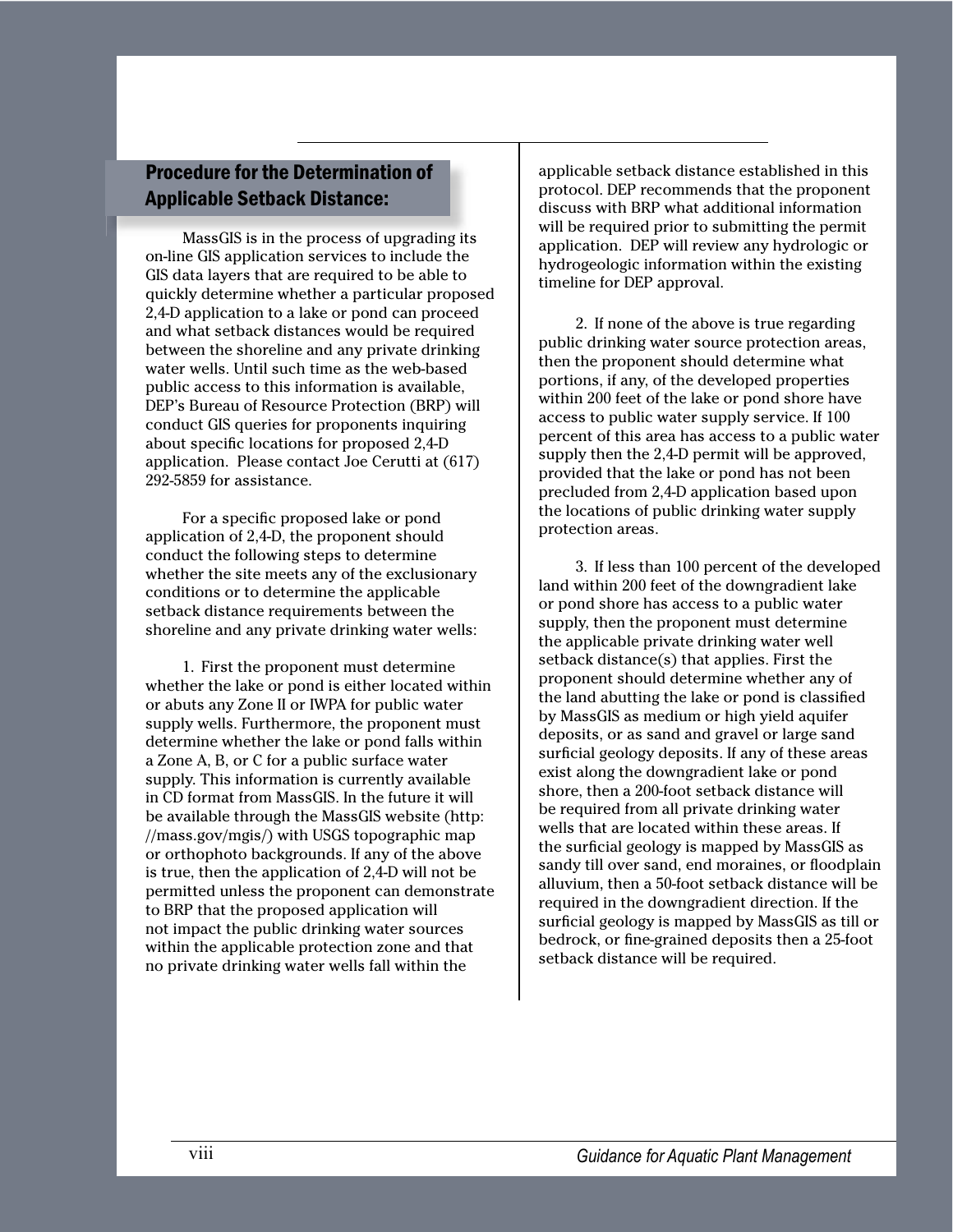4. The proponent may submit to DEP hydrologic/hydrogeologic information to determine the direction of groundwater flow to reduce the setback distance requirement from 200 feet or 50 feet(whichever is applicable) within the 200-foot or 50-foot setback distance from the downgradient shoreline. DEP recommends that the proponent discuss with BRP what additional information will be required prior to submitting the permit application.